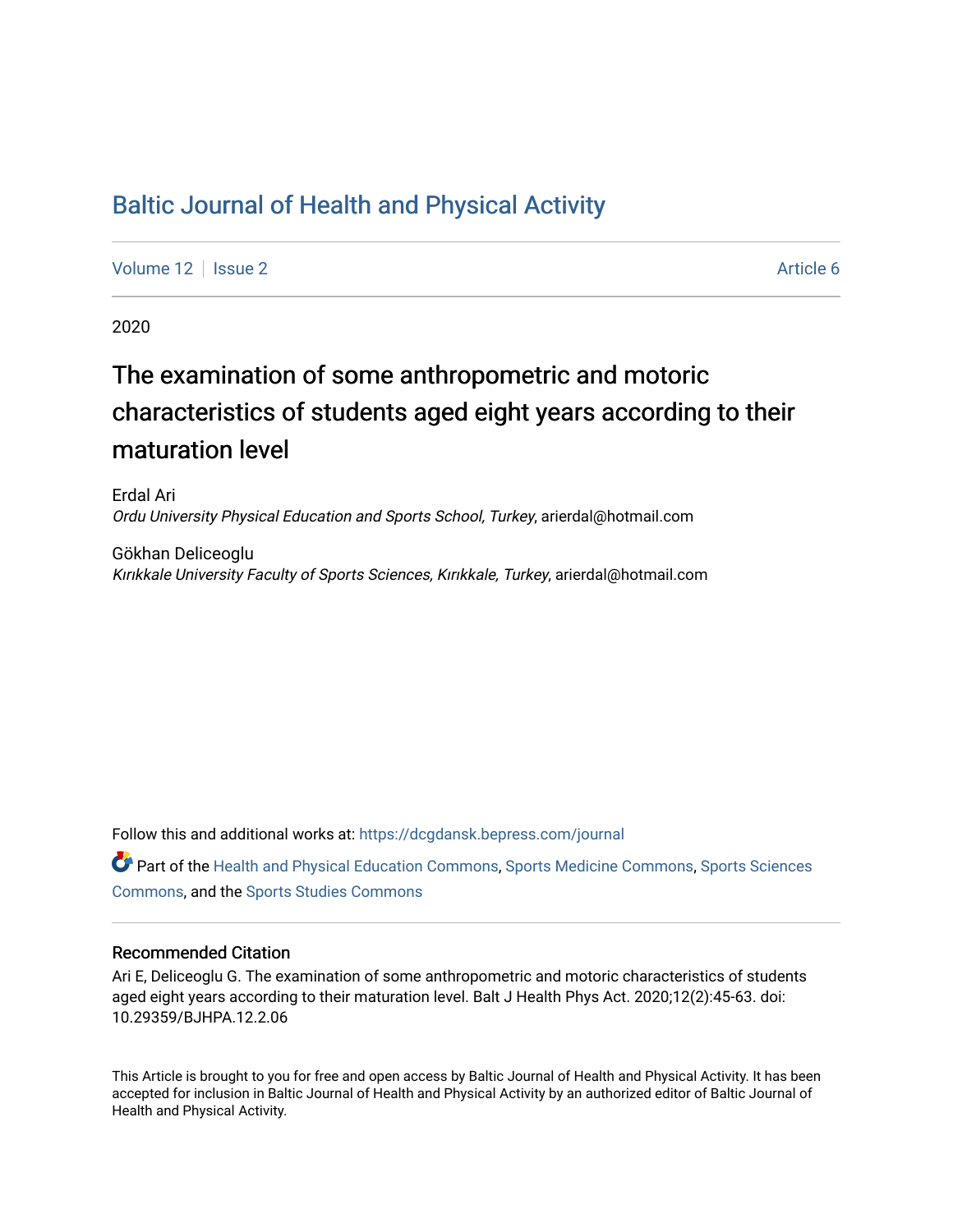# **The examination of some anthropometric and motoric characteristics of students aged eight years according to their maturation level**

**Authors' Contribution:**

**A** Study Design

**B** Data Collection **C** Statistical Analysis

**D** Data Interpretation

**E** Manuscript Preparation

**F** Literature Search

**G** Funds Collection

<sup>1</sup> Ordu University Physical Education and Sports School, Turkey

**Erdal Ari1 ABCD, Gökhan Deliceoglu2 ABCD**

<sup>2</sup> Kırıkkale University Faculty of Sports Sciences, Kırıkkale, Turkey

| abstract              |                                                                                                                                                                                                                                                                                                                                                                                                                                                                                                                                                                                                                                                                                                                                                                                                                                                              |
|-----------------------|--------------------------------------------------------------------------------------------------------------------------------------------------------------------------------------------------------------------------------------------------------------------------------------------------------------------------------------------------------------------------------------------------------------------------------------------------------------------------------------------------------------------------------------------------------------------------------------------------------------------------------------------------------------------------------------------------------------------------------------------------------------------------------------------------------------------------------------------------------------|
| <b>Background:</b>    | Maturation is an important factor for exercise. The maturation effect on some anthropometric and<br>motoric characteristics of students aged eight years was examined in this study.                                                                                                                                                                                                                                                                                                                                                                                                                                                                                                                                                                                                                                                                         |
| Material and methods: | 535 primary education students voluntarily participated in this study. Anthropometric measurements<br>(weight, height, sitting height, stroke length, stroke rate, leg length and body mass index), flexibility,<br>handgrip strength, vertical jump (squat and countermovement jump), tapping (skipping) test paramaters<br>(step frequency, flight times and contact times to ground of right and left foot, step/speed ratio),<br>postural sway (anterior-posterior, medial lateral and total postural sway), visual reaction and reaction<br>time, 20 meters sprint time, agility values were measured. The test parameters were compared in terms<br>of gender and maturation level (early, normal and delayed maturation) by parametric (independent<br>samples T-test, one way ANOVA) and non-parametric (Mann Whitney-U and Kruskal Wallis-H) tests. |
| <b>Results:</b>       | A significant difference was indicated between boy and girl students in most of the test parameters<br>$(p < 0.05)$ . The analysis results indicated that students at early maturation level had better test values<br>$(p < 0.05)$ .                                                                                                                                                                                                                                                                                                                                                                                                                                                                                                                                                                                                                        |
| <b>Conclusions:</b>   | The maturation factor positively affected some anthropometric and motoric parameters of students<br>aged eight years.                                                                                                                                                                                                                                                                                                                                                                                                                                                                                                                                                                                                                                                                                                                                        |
| Key words:            | maturation, maturation offset, anthropometric measurements, students, children.                                                                                                                                                                                                                                                                                                                                                                                                                                                                                                                                                                                                                                                                                                                                                                              |

| article details              |                                                                                                                                                                                                                                                                                                                                                                                                                                                                                                                                                                                                                                                                                                                                                                                                                                                               |
|------------------------------|---------------------------------------------------------------------------------------------------------------------------------------------------------------------------------------------------------------------------------------------------------------------------------------------------------------------------------------------------------------------------------------------------------------------------------------------------------------------------------------------------------------------------------------------------------------------------------------------------------------------------------------------------------------------------------------------------------------------------------------------------------------------------------------------------------------------------------------------------------------|
|                              | Article statistics: Word count: 7,482; Tables: 10; Figures: 1; References: 37<br>Received: March 2020; Accepted: April 2020; Published: June 2020                                                                                                                                                                                                                                                                                                                                                                                                                                                                                                                                                                                                                                                                                                             |
|                              | Full-text PDF: http://www.balticsportscience.com                                                                                                                                                                                                                                                                                                                                                                                                                                                                                                                                                                                                                                                                                                                                                                                                              |
| Copyright                    | © Gdansk University of Physical Education and Sport, Poland                                                                                                                                                                                                                                                                                                                                                                                                                                                                                                                                                                                                                                                                                                                                                                                                   |
| Indexation:                  | Celdes, Clarivate Analytics Emerging Sources Citation Index (ESCI), CNKI Scholar (China National Knowledge<br>Infrastructure), CNPIEC, De Gruyter - IBR (International Bibliography of Reviews of Scholarly Literature in<br>the Humanities and Social Sciences), De Gruyter - IBZ (International Bibliography of Periodical Literature<br>in the Humanities and Social Sciences), DOAJ, EBSCO - Central & Eastern European Academic Source, EBSCO<br>- SPORTDiscus, EBSCO Discovery Service, Google Scholar, Index Copernicus, J-Gate, Naviga (Softweco, Primo<br>Central (ExLibris), ProQuest - Family Health, ProQuest - Health & Medical Complete, ProQuest - Illustrata: Health<br>Sciences, ProQuest - Nursing & Allied Health Source, Summon (Serials Solutions/ProQuest, TDOne (TDNet), Ulrich's<br>Periodicals Directory/ulrichsweb, WorldCat (OCLC) |
| <b>Funding:</b>              | This research received no specific grant from any funding agency in the public, commercial, or not-for-profit<br>sectors.                                                                                                                                                                                                                                                                                                                                                                                                                                                                                                                                                                                                                                                                                                                                     |
|                              | <b>Conflict of interests:</b> Authors have declared that no competing interest exists.                                                                                                                                                                                                                                                                                                                                                                                                                                                                                                                                                                                                                                                                                                                                                                        |
| <b>Corresponding author:</b> | Erdal ARI, Ordu University Physical Education and Sports School Ordu, TURKEY, arierdal@hotmail.com.                                                                                                                                                                                                                                                                                                                                                                                                                                                                                                                                                                                                                                                                                                                                                           |
|                              | Open Access License: This is an open access article distributed under the terms of the Creative Commons Attribution-Non-commercial 4.0<br>International (http://creativecommons.org/licenses/by-nc/4.0/), which permits use, distribution, and reproduction in<br>any medium, provided the original work is properly cited, the use is non-commercial and is otherwise in compliance<br>with the license.                                                                                                                                                                                                                                                                                                                                                                                                                                                     |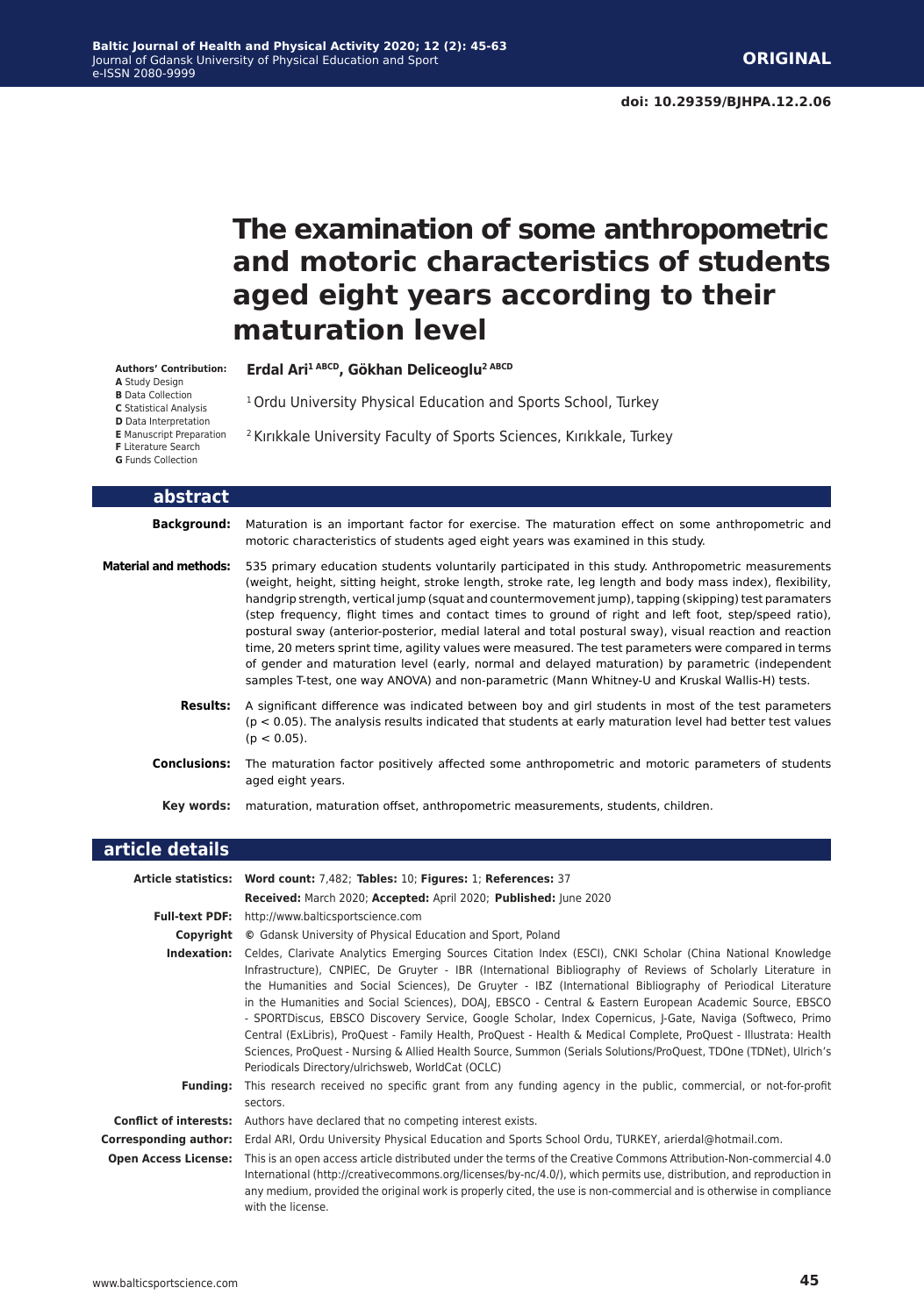### **introduction**

Maturation is a consequence of physical growth, and it can be defined as a functional development of limbs. The development of tissues, organs and systems in the body is known as biological maturation [1]. The development of endocrin and nervous system in growth and maturation period is effective on skeletal and physical maturation [2]. Malina and Kozıeł [3] indicated that biological maturation could be examined with chronological age and maturation timing factors. The chronological age is a indicator of human growth and it can be equal to the real maturation level. The biological maturation level of children in same chronological age may widely differ [4, 5]. Sometimes, children's real maturation levels can be higher than the maturation level of chronological age. The body systems, physical and psychological features of individuals in periods of pre-puberty and puberty may have different development rates [6]. The physical growth of children at an early maturation level is greater than of children at a delayed maturation level, and this situation can provide advantage in physical activities. The maturation level can be effective on physical activity performance [7]. The bone age and puberty phase are mentioned as biological maturation indicators in athletic performance studies [8]. The main requirements of physical activity are basic performance characteristics, such as strength, speed, endurance, power, agility. These performance parameters are affected by body composition. Therefore, the maturation level is a important factor for body composition and physical performance. The muscle mass of body is a important factor at strength and power sports, and muscle mass increase is triggered by maturation. Also, the determination of biological maturation role on musculoskeletal development is important in terms of healthy development of adolescent individuals [9]. Deprez et al. [10] indicated that early maturation could increase the selection possibility during identification of young soccer players. Many sport disciplines requires spesific physical performance parameters at different levels. The talent selection process involves selection of children at an optimal physical fitness level in different sports disciplines. The determination of maturation level of children can assist sports sciences professionals in the talent selection process. The determination of performance parameters differences among early, normal and delayed maturation levels is also important in many sport disciplines for the effective talent selection process. In this context, the aim of the study was to examine some physical fitness parameters of students aged eight years according to their maturation level and gender.

### **material and methods**

### **participants**

The research group consisted of 535 primary education students (age: 8.19  $\pm 2.25$  years, weight: 31.34  $\pm 11.84$  kg, height: 131.02  $\pm 13.66$  cm), 300 of them being boys (age:  $8.25 \pm 2.32$  years, weight:  $32.41 \pm 12.82$  kg, height: 131.69 ±3.59 cm) and 235 girls (age: 8.12 ±2.16 years, weight: 29.98 ±10.33 kg, height: 130.16 ±13.31 cm). All students and their parents were informed about measurement tests. The informed voluntary consent form was filled by students' parents, and all students participated in the study voluntarily. The study was performed in consistence with the Helsinki Declaration.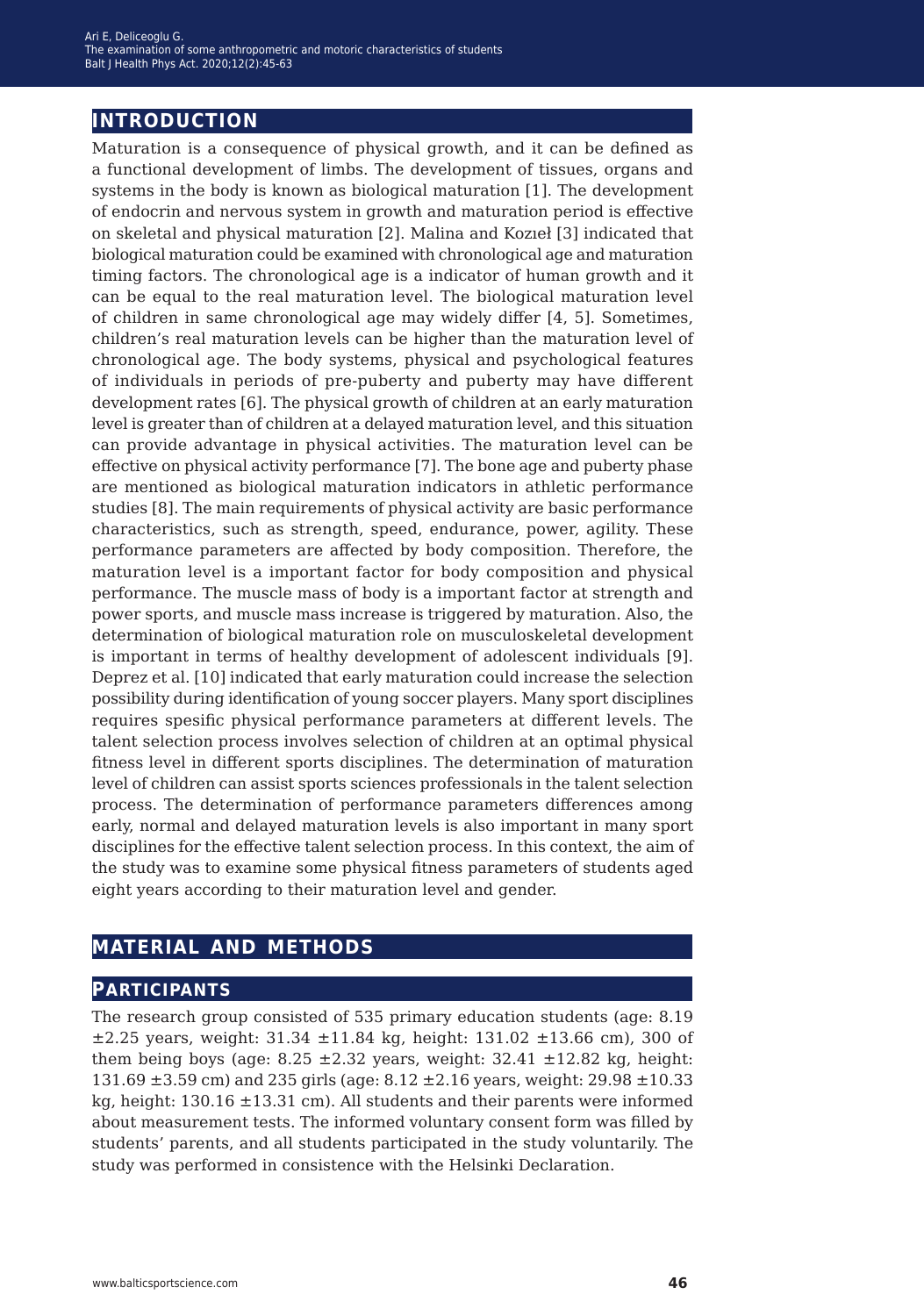### **experimental design**

#### *Anthropometric Measurements*

The weight, height, sitting height, stroke length, stroke rate, leg length and body mass index parameters as anthropometric measurement parameters were measured. The height values of students were measured with a stadiometer (Holtain Ltd., Crymych, Dyfed, UK). The weight values were measured with 0.1 kg precision with an electronic weight scale calibrated manually (SECA 709, Hamburg, Germany). The sitting height values of students were measured with a Harpenden sitting height device (Holtain Ltd., Crymych, Dyfed, UK). The hips, backs and occiputs of students were placed to device on the vertical plane [11]. The position of heads was adjusted according to the Frankfurt plane of anatomy [11]. The sitting height was recorded with 0.1 cm precision. The stroke length was measured by a sliding caliper with the arms opened to the side on the horizontal axis and leaning against the wall in a standing position (Holtain Ltd., Crymych, Dyfed, UK). The distance between the middle fingers of both hands was measured as the stroke length with 0.01 cm precision. The stroke rate value was determined as difference between stroke length and height values. The length between tibial condyle and medial malleolus was measured as leg length [12−14] with 0.1 cm precision used a sliding caliper (Holtain Ltd., Crymych, Dyfed, UK). The body mass index was determined by dividing the body weight value expressed in kg by the square of height value expressed in m [15, 16].

#### *Flexibility Test*

The flexibility values of students were measured with a sit-and-reach test. The sit-and-reach test was carried out using a sit-and reach-apparatus (Lafayette 01285A, Lafayette Instruments, USA). A scale on it indicates the reach distance of students during the sit-and-reach test. The calibration of test bench was done manually before the test. The students performed the test barefoot. The students sat on the floor and leaned soles of their feet against to test bench. Then students pushed the apparatus of the sit-and-reach bench with their hands, and the reach distance was recorded with 0.1 cm precision.

#### *Handgrip Strength Test*

The handgrip strength of students was determined with a handgrip dynamometer (Takei Scientific Instruments, Tokyo, Japan). The right and left handgrip strength was tested. The handgrip strength measurement was carried out at 45o of shoulder flexion. The students gripped the dynamometer with the maximum effort for three seconds. The test was carried out as two repetitions for both hands. The highest value of three repetitions was recorded in kg as the test score.

#### *Vertical Jump Tests*

Students' vertical jump ability was determined with squat jump and countermovement jump tests. The tests were carried out on different days. The Optojump measurement system consisting of two bars attached to a computer was used for vertical jump tests (Optojump, Microgate, Bolzano, Italy). The students did vertical jumps between two bars of measurement system. The two bars of the measurement system were connected to computer and the vertical jump values were calculated by system software. The squat jump test was used to determine explosive strength of leg muscles. The test was carried out at 90° knee flexion with both hands at the waist. The students tried to jump with maximum effort. The countermovement jump was a test measuring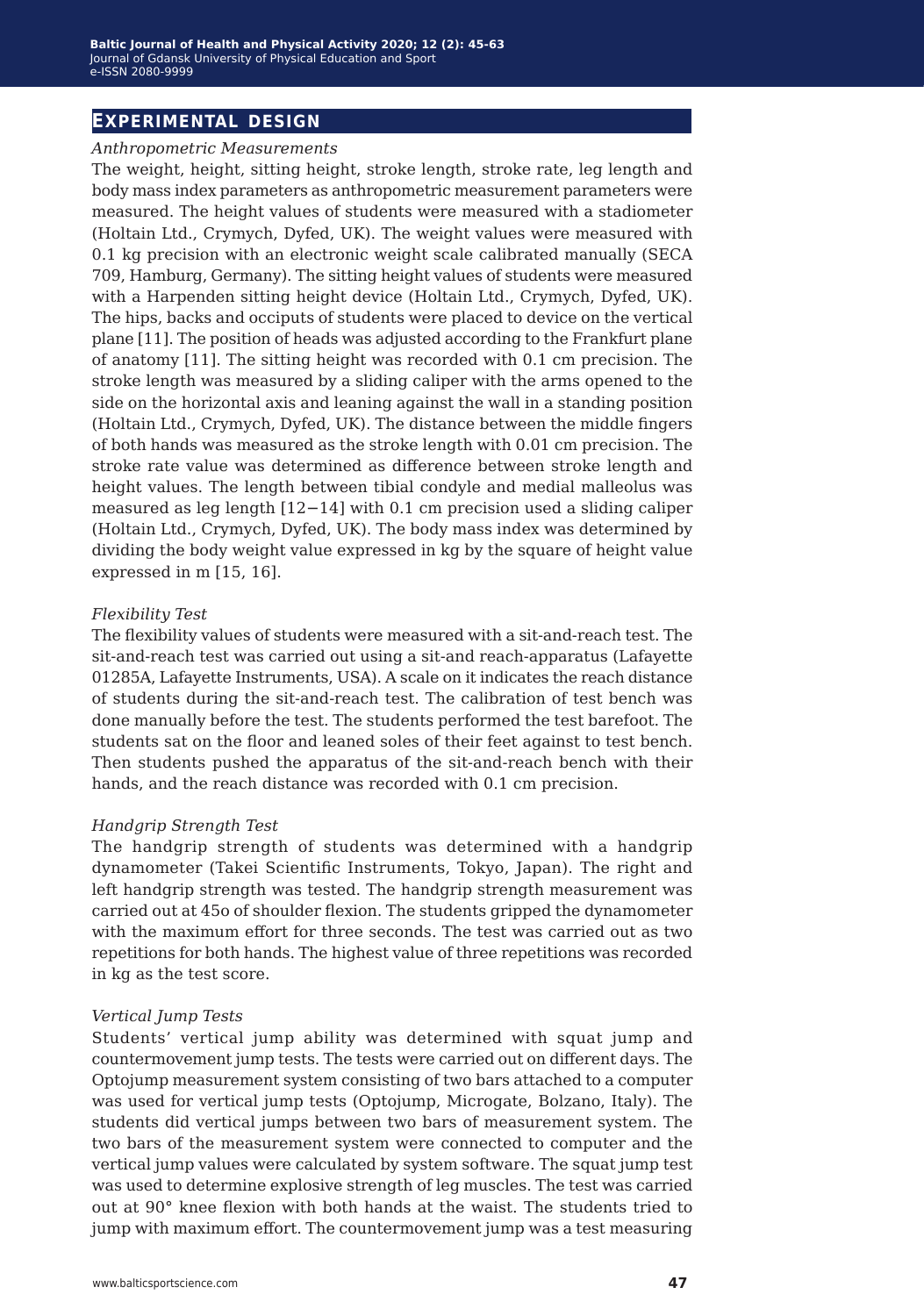elastic strength of leg muscles as well as the explosive strength. The students stood in the position of full knee extension with both hands at the waist. After taking position at 90° knee flexion, students carried out vertical jump with maximum effort. Both of the vertical jump tests were carried out as three repetitions, and the best value was recorded in cm as the vertical jump value.

#### *Tapping (Skipping) Test*

The tapping (skipping) test was carried out to determine the step frequency during a running exercise. During the tapping (skipping) test, the step frequency, flight times and contact times to the ground by the right and left foot, step/speed ratio parameters were measured by Optojump measurement system (Optojump, Microgate, Bolzano, Italy). The Optojump measurement system has two bars. One of these bars has a transmitter system and other one has a receiver system. The bars of system are paralelly set and the system measures flight times, contact times, step frequency and step/speed ratio parameters in 1 ms precision with these bars. The receiver bar of the system includes electronic diodes emitting light. When the jump exercise is carried out between the transmitter and receiver bars, the receiver bar interrupts light and the system's timer measures the contact time as the total time of contact to ground and the flight time as the total time among contacts to ground. The tapping (skipping) test lasted 15 seconds, and students tried to step with maximum effort during 15 seconds test duration [17]. The test parameters were determined by software of the Optojump system connected to a computer.

#### *Postural Sway Test*

The postural sway test was carried out to evaluate mobility and the stationary position at the center of gravity over a support leg. The postural sway test was carried out on a portable force plate (Kistler 9807, Kistler Instrumente AG, Winterthur, Switzerland). The force plate measures total, anterior-posterior (throughout Y axis) and medial-lateral (throughout X axis) postural sway values in millimeters (mm) with 50 Hz frequency. The students stood on a force plate in a double leg stance position with opened eyes without losing balance for 10 seconds [18]. The anteriorposterior and medial lateral postural sway values were automatically determined with the device software on a computer connected to the plate. It is stated that lower postural sway values indicate a higher balance ability.

#### *Visual Reaction Test*

Students' visual reaction time was determined by an electronic reaction measurement system (Witty Sem, Microgate, Bolzano, Italy). The system consisted of six visual reaction lamps which include blue, green and red light stimulants. The visual reaction lamps were attached to tripods and placed in the half circle with 1.8 meter radius of the basketball pitch free throw line on the parquet floor of an indoor sports hall. When the test began, students tried to touch lamps giving blue light alerts randomly. The test was finished when sixty light alerts were completed. The mean visual reaction time values during test were determined by software of reaction measurement system with 0.01 sec. precision.

#### *Reaction Test*

The reaction time was determined by an electronic reaction time measurement system (Smart Speed, Fusion Sport, Brisbane, Australia). The system consisted of a light stimulant, a photocell gate, a reaction mat and a computer. The 5 m sprint run was carried out for the reaction test. The photocell gate of the system was set at the finish line of 5 m sprint run. The students carried out warming exercises before test. The reaction mat of system was set at the start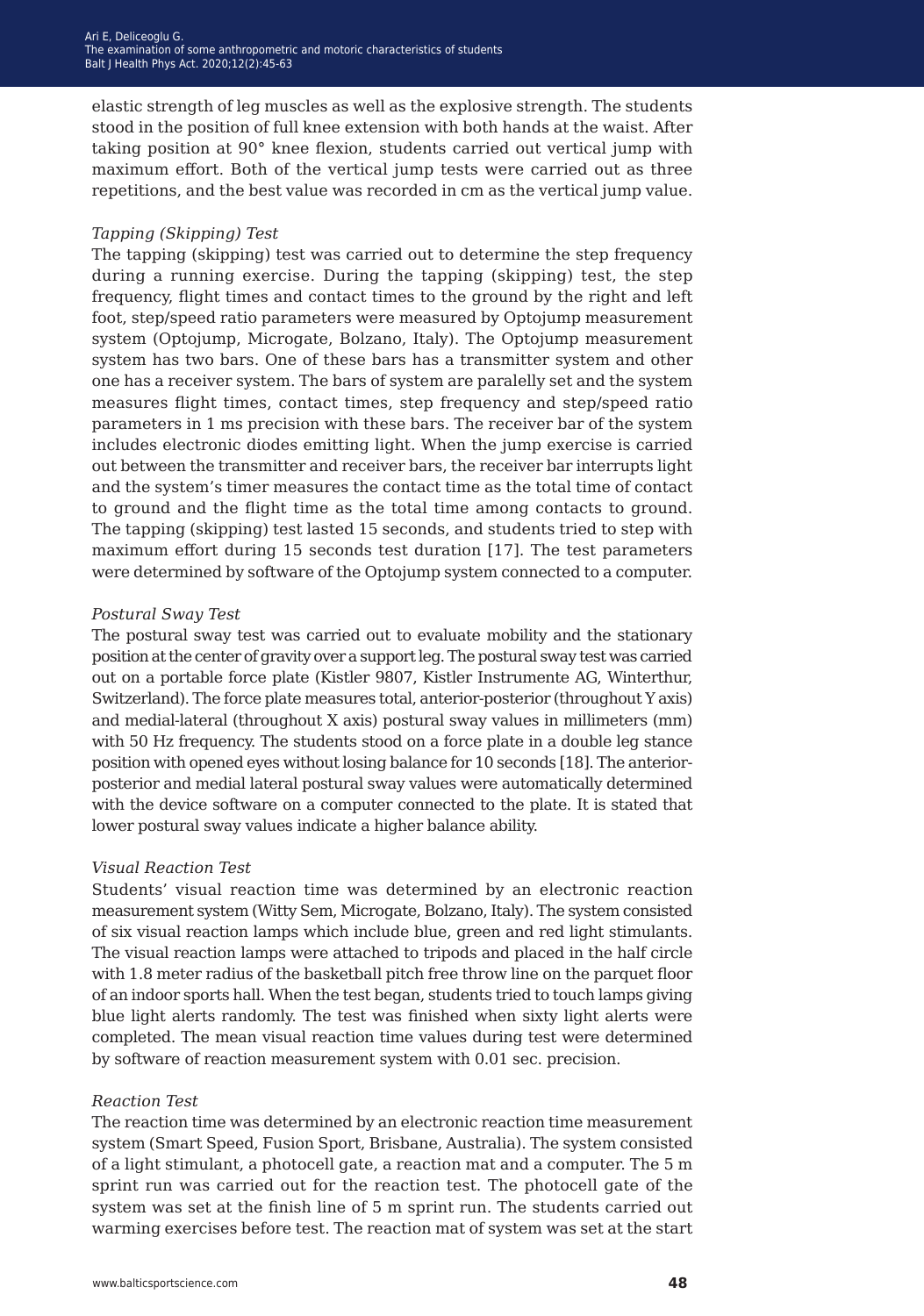line of test. The students stepped to the reaction mat with the dominant foot and waited for the light stimulant positioned in finish photocell at start position. The light stimulant of system was given and the students sprinted to the finish photocell. The students completed the 5 m distance with maximum effort. The test was carried out as three repetitions and the best reaction time value was accepted as the test score. The students' reaction time was calculated with an accuracy of 0.01 seconds as the difference between the time of emitting the light stimulus and the time of leaving the mat.

#### *Sprint Test*

The 20 m sprint time was carried out to determine students' sprint ability. The 20 m test track was set on a parquet floor of an indoor sport hall. The wireless photocell system was used to determine the sprint times (Witty, Microgate, Bolzano, Italy). The photocells were placed at the start and the finish line of 20 m test track. The warming exercises were carried out before the test. The time started automatically when the start photocell was passed. The 20 meters test time was determined automatically with 0.01 seconds precision when the student passed the 20 meters photocell and stopped the time. The students' test time was recorded by an electronic tracking device of a wireless photocell. The test was carried out in three repetitions with rest intervals, and the best sprint time was recorded as the 20 meters sprint time.

#### *Agility Test*

The Pro-agility test was carried out to determine students' ability to change direction quickly. The test times were determined by a wireless electronic photocell system (Witty, Microgate, Bolzano, Italy). The test track is demonstrated in Figure 1 [19]. The Pro-agility test consists of total 9.14 meters distances as 4.57 meters to the right and the left of the start line. The gate of a wireless photocell was put in the start line of the test. After warming exercises, the students carried out the test. The students started test time when passing the start line. The test consists of runs to 4.57 meters to the right, 9.14 meters to the left and back to the start line, respectively (Figure 1). The test time was automatically recorded by an electronic photocell system. The students carried out the Pro-agility test in three repetitions with rest intervals, and the shortest test time was determined as the agility test value.



#### *Determination of the level of maturation*

The maturation offset of students was calculated by the maturation offset formula of Malina et al. [20], separately for boy and girl students. The maturation offset formula of Malina et al. [20] is given below: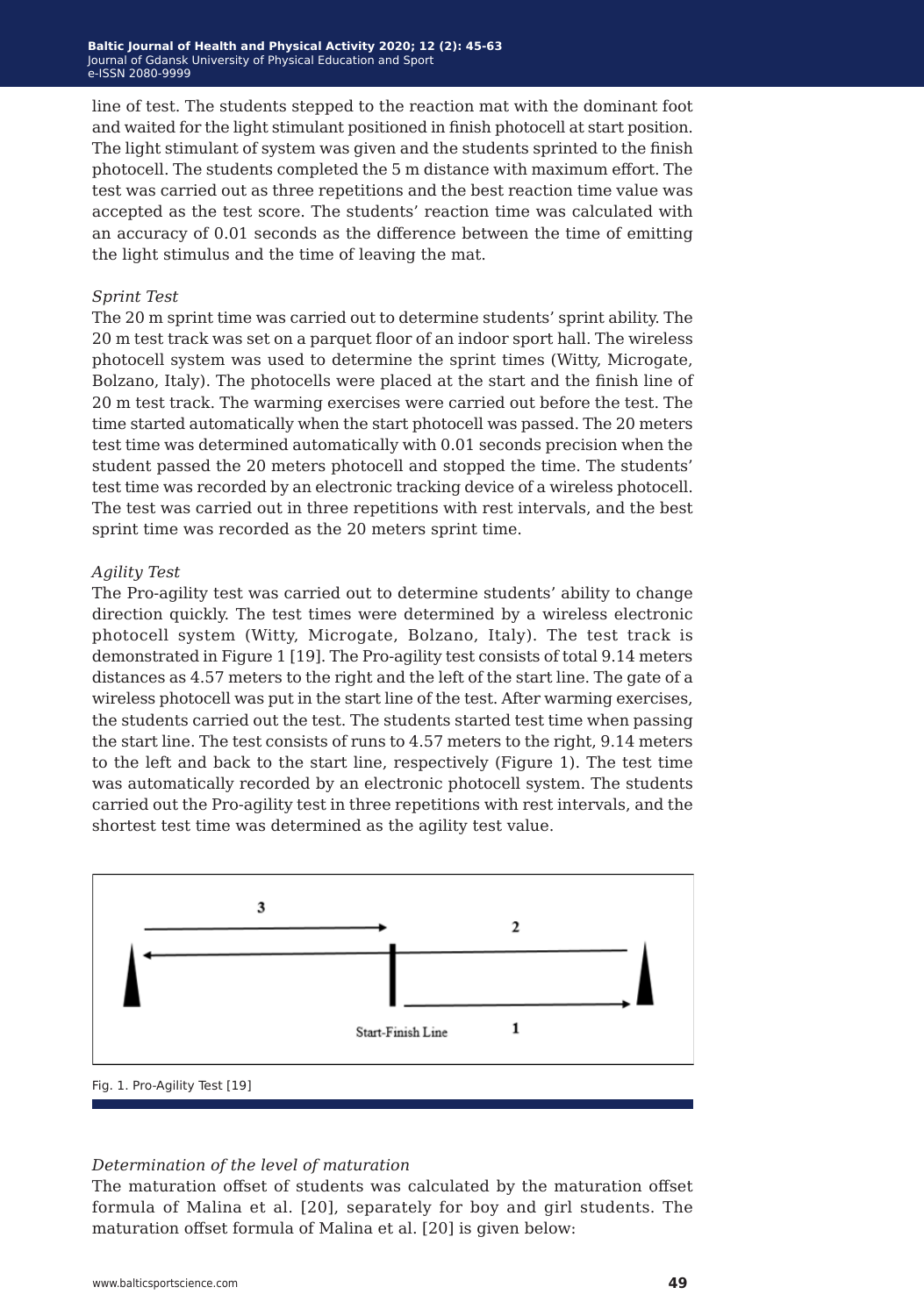Boys: maturity offset =  $-9.236 + 10.0002708$  x (leg length x sitting height)] +  $[-0.001663 \times \text{(age x leg length)}] + [0.007216 \times \text{(age x sitting height)}] +$ [0.02292 x (mass / height ratio x 100)].

Girls: maturity offset=-9.376+  $0.0001882$  (leg length x sitting height) + 0.0022 (age x leg length) + 0.005841 (age x sitting height) - 0.002658 (age x weight) + 0.07693 (mass /height ratio x 100)].

A high positive correlation between skeletal age and maturation offsets was reported [21]. The maturation offset values were standardized with z-score (z-score = raw maturation offset – mean of raw maturation offsets / standart deviation of raw maturation offsets). The categorization of maturation levels was determined by z-score values of maturation offsets [20], and it is presented in Table 1.

Table 1. Maturation level categorization according to z-scores of maturation offsets [20]

| z-Score of Maturation Offset | <b>Maturation Level</b> |
|------------------------------|-------------------------|
| Over $+1.0$                  | Early                   |
| $-1.0$ to $+1.0$             | Normal                  |
| Below -1.0                   | Delayed                 |
|                              |                         |

### **statistical analysis**

The study data was analyzed in SPSS 22.0 statistic package program (SPSS Inc., IBM, Chicago, USA). The data is presented as descriptive statistics (mean  $±$  standard deviation). The normality of data distribution was tested by the Kolmogorov-Smirnov test. The test parameters were compared according to students' gender and maturation level. The parametric study data were compared with independent samples T-test according to gender and with one way ANOVA test according to the maturation level. The variance homogeneity in independent samples of the T-test and one-way ANOVA analysis was determined with Levene's test. The comparison of non-parametric data was done with the Mann Whitney-U test, according to gender, and with the Kruskal Wallis-H test, according to the maturation level. The pairwise comparisons of significant differences between groups in one-way ANOVA test were analyzed with Tukey HSD test and Dunnett C test according to variances homogeneity. The Mann Whitney-U test with Bonferroni correction was used for pairwise comparisons of significant differences between groups in the Kruskal Wallis-H test. The significance level of statistical analysis was set as  $p < 0.05$ .

### **results**

The Table 2 is depicting a descriptive statistics of test parameters of boy and girl students.

According to Table 3, there was a significant difference between boy and girl students in terms of sitting height, stroke rate, flexibility, squat jump, reaction, jump and right foot flight time parameters ( $p < 0.05$ ). Also, a better flexibility value of girl students was noted in comparison to boys ( $p < 0.05$ ).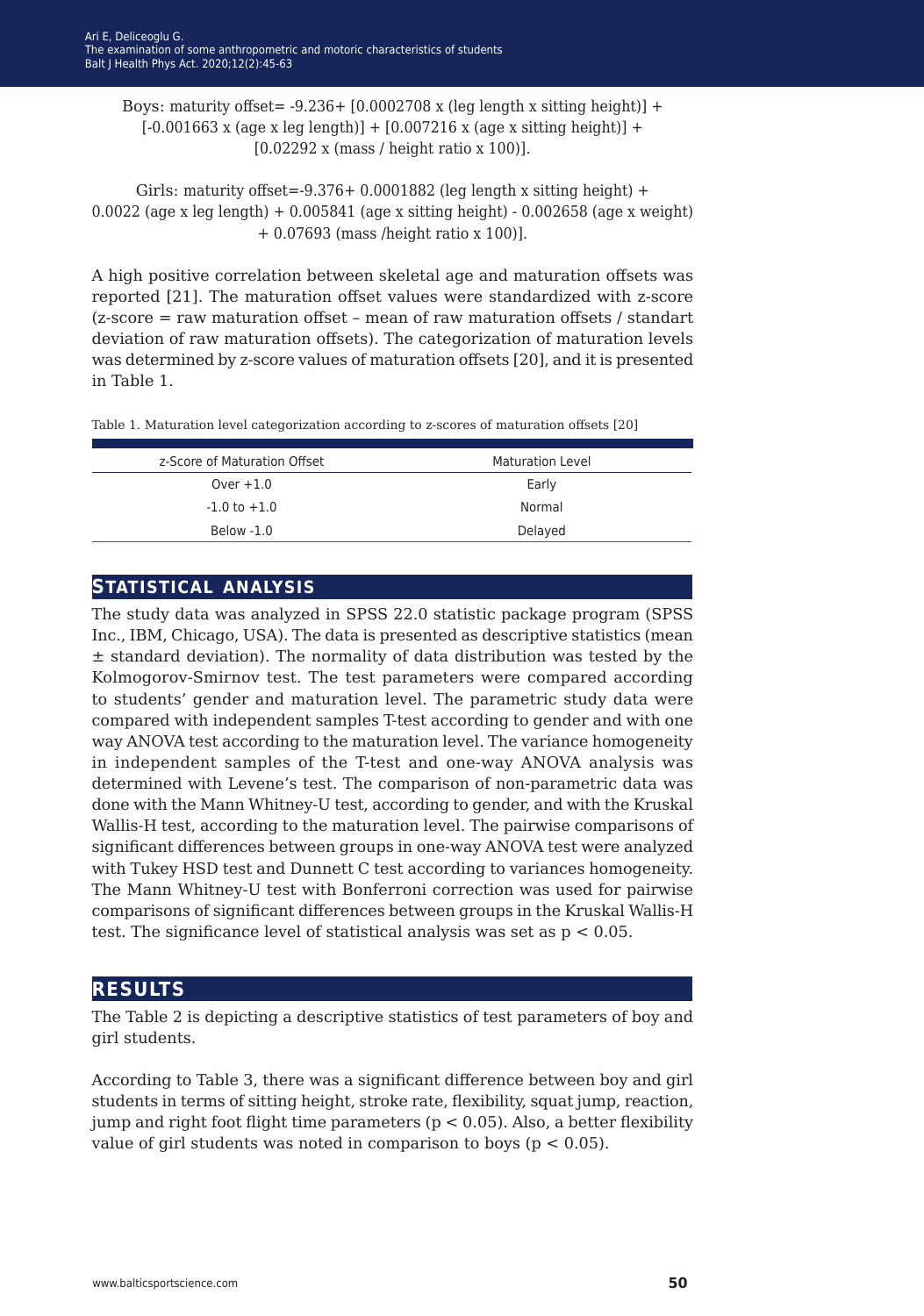Table 2. Descriptive statistics of test parameters of boy and girl students

|                               |                                  | Boys ( $n = 300$ ) |           | Girls ( $n = 235$ ) |       | Total ( $n = 535$ ) |       |
|-------------------------------|----------------------------------|--------------------|-----------|---------------------|-------|---------------------|-------|
|                               |                                  | Χī                 | <b>SD</b> | Χī                  | SD    | $\bar{\mathsf{x}}$  | SD    |
|                               | Age (year)                       | 8.25               | 2.32      | 8.12                | 2.16  | 8.19                | 2.25  |
|                               | Height (cm)                      | 131.69             | 13.91     | 130.16              | 13.31 | 131.02              | 13.66 |
|                               | Weight (kg)                      | 32.41              | 12.82     | 29.98               | 10.33 | 31.34               | 11.84 |
|                               | Body Mass Index                  | 18.01              | 3.59      | 17.20               | 3.15  | 17.65               | 3.42  |
| Anthropometric<br>Measurments | Sitting Height (cm)              | 69.55              | 7.05      | 68.49               | 6.80  | 69.09               | 6.95  |
|                               | Leg Length (cm)                  | 62.13              | 7.27      | 61.66               | 6.92  | 61.92               | 7.12  |
|                               | Stroke Length (cm)               | 130.11             | 15.82     | 127.68              | 15.99 | 129.04              | 15.93 |
|                               | <b>Stroke Rate</b>               | $-1.57$            | 3.71      | $-2.47$             | 3.75  | $-1.97$             | 3.75  |
| Sit and<br>Reach              | Flexibility (cm)                 | 22.72              | 5.76      | 24.41               | 5.95  | 23.46               | 5.90  |
| <b>Hand Grip</b>              | Right Hand (kg)                  | 13.50              | 5.77      | 12.01               | 4.60  | 12.85               | 5.34  |
| Strength                      | Left Hand (kg)                   | 12.94              | 5.52      | 11.39               | 4.55  | 12.26               | 5.17  |
| Vertical                      | Squat Jump (cm)                  | 14.49              | 4.70      | 13.24               | 4.15  | 13.94               | 4.51  |
| Jump                          | Countermovement Jump (cm)        | 15.11              | 4.95      | 13.87               | 4.26  | 14.56               | 4.70  |
|                               | Anterior-Posterior Sway (mm)     | 113.14             | 58.74     | 97.36               | 47.96 | 106.21              | 54.78 |
| Postural<br>Sway              | Medial-Lateral Sway (mm)         | 135.45             | 53.86     | 124.58              | 56.49 | 130.68              | 55.24 |
|                               | Total Sway (mm)                  | 198.09             | 81.74     | 175.47              | 74.62 | 188.16              | 79.42 |
| Reaction                      | Visual Reaction Time (sec)       | 24.26              | 4.81      | 25.88               | 5.35  | 24.97               | 5.11  |
|                               | Reaction Time (sec)              | .78                | .13       | .81                 | .13   | .79                 | .13   |
| Sprint                        | 20 Meters Sprint (sec)           | 4.90               | .74       | 5.13                | .83   | 5.00                | .79   |
| Agility                       | Pro-Agility Test Time (sec)      | 7.10               | 1.09      | 7.45                | 1.14  | 7.25                | 1.12  |
|                               | Right Foot Flight Time (sec)     | .29                | .08       | .31                 | .08   | .30                 | .08   |
|                               | Right Foot Contact Time (sec)    | .23                | .07       | .22                 | .06   | .23                 | .07   |
|                               | Right Foot Frequency (cycle/sec) | 2.31               | .51       | 2.20                | .56   | 2.26                | .54   |
|                               | Left Foot Flight Time (sec)      | .28                | .08       | .32                 | .08   | .30                 | .08   |
| Tapping (Skipping)            | Left Foot Contact Time (sec)     | .23                | .08       | .22                 | .06   | .23                 | .07   |
|                               | Left Foot Frequency (cycle/sec)  | 2.34               | .54       | 2.15                | .49   | 2.26                | .53   |
|                               | Step/Speed Rate                  | .51                | .10       | .49                 | .10   | .50                 | .10   |

Table 3. Independent samples t-test analysis table of the parametric test values according to gender

|                              | Gender      | n   | $\bar{x}$ | <b>SD</b> | t        | р       |
|------------------------------|-------------|-----|-----------|-----------|----------|---------|
|                              | <b>Boys</b> | 300 | 69.55     | 7.05      | 1.752    | .080    |
| Sitting Height (cm)          | Girls       | 235 | 68.49     | 6.80      |          |         |
|                              | Boys        | 300 | $-1.57$   | 3.71      |          |         |
| Stroke rate                  | Girls       | 235 | $-2.47$   | 3.75      | 2.759    | $.006*$ |
|                              | Boys        | 300 | 22.72     | 5.76      |          |         |
| Flexibility (cm)             | Girls       | 235 | 24.41     | 5.95      | $-3.320$ | $.001*$ |
|                              | Boys        | 300 | 14.49     | 4.70      |          |         |
| Squat Jump (cm)              | Girls       | 235 | 13.24     | 4.15      | 3.224    | $.001*$ |
|                              | <b>Boys</b> | 300 | .78       | .13       |          |         |
| Reaction Time (sec)          | Girls       | 235 | .81       | .13       | $-3.234$ | $.001*$ |
|                              | <b>Boys</b> | 300 | .29       | .08       |          | $.006*$ |
| Right Foot Flight Time (sec) | Girls       | 235 | ,31       | ,08       | $-2.746$ |         |

 $\overline{\text{* p} < 0.05}$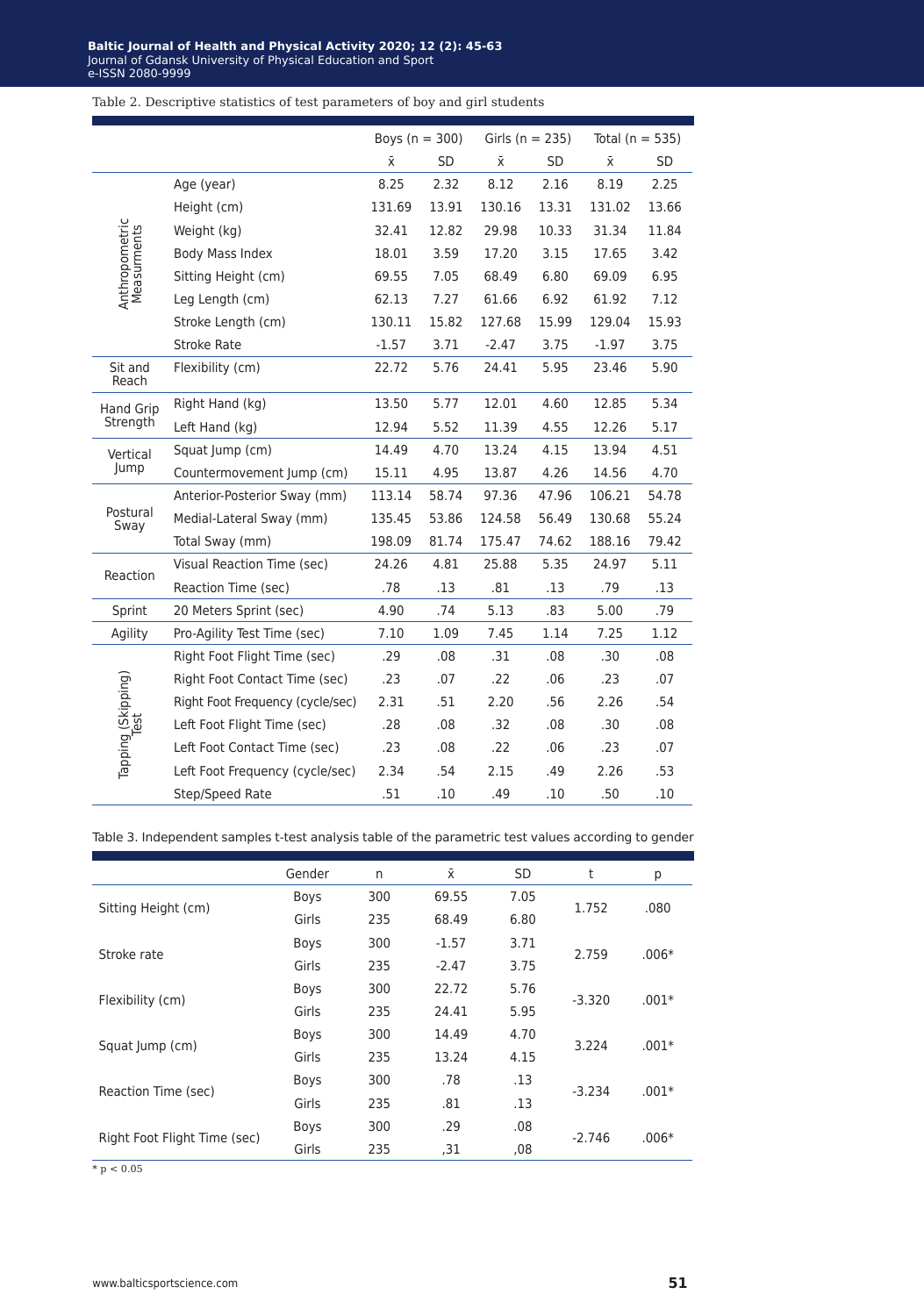According to Table 4, a significant difference was determined between boy and girl students with regard to all non-parametric test values without leg length, stroke length, left foot contact time and step/speed ratio parameters (p < 0.05). As regards the postural sway values, girl students' balance ability was better than boys'.

|                                | Gender | n   | Χī     | <b>SD</b> | Median | U        | р       |  |
|--------------------------------|--------|-----|--------|-----------|--------|----------|---------|--|
| Body Mass Index                | Boys   | 300 | 18.01  | 3.59      | 16.88  |          | $.008*$ |  |
|                                | Girls  | 235 | 17.20  | 3.15      | 16.34  | 30506.00 |         |  |
|                                | Boys   | 300 | 62.13  | 7.27      | 62.05  |          |         |  |
| Leg Length (cm)                | Girls  | 235 | 61.66  | 6.92      | 61.00  | 33960.00 | .467    |  |
|                                | Boys   | 300 | 130.11 | 15.82     | 130.45 |          |         |  |
| Stroke Length (cm)             | Girls  | 235 | 127.68 | 15.99     | 126.00 | 31766.50 | .050    |  |
| Right Hand Strength            | Boys   | 300 | 13.50  | 5.77      | 12.75  | 29079.50 |         |  |
| (kq)                           | Girls  | 235 | 12.01  | 4.60      | 11.40  |          | $.001*$ |  |
| Left Hand Strength             | Boys   | 300 | 12.94  | 5.52      | 12.05  |          |         |  |
| (kg)                           | Girls  | 235 | 11.39  | 4.55      | 10.70  | 28371.50 | $.000*$ |  |
| Countermovement                | Boys   | 300 | 15.11  | 4.95      | 14.80  |          |         |  |
| Jump (cm)                      | Girls  | 235 | 13.87  | 4.26      | 13.30  | 29773.50 | $.003*$ |  |
| Anterior-Posterior Sway        | Boys   | 300 | 113.14 | 58.74     | 98.26  |          |         |  |
| (mm)                           | Girls  | 235 | 97.36  | 47.96     | 89.09  | 28713.00 | $.000*$ |  |
| Medial-Lateral Sway            | Boys   | 300 | 135.45 | 53.86     | 121.90 | 29791.00 | $.002*$ |  |
| (mm)                           | Girls  | 235 | 124.58 | 56.49     | 113.90 |          |         |  |
| Total Sway (mm)                | Boys   | 300 | 198.09 | 81.74     | 179.85 |          | $.000*$ |  |
|                                | Girls  | 235 | 175.47 | 74.62     | 161.60 | 28671.50 |         |  |
| Visual Reaction (sec)          | Boys   | 300 | 24.26  | 4.81      | 23.55  | 28310.50 | $.000*$ |  |
|                                | Girls  | 235 | 25.88  | 5.35      | 24.61  |          |         |  |
| 20 Meters Sprint (sec)         | Boys   | 300 | 4.90   | .74       | 4.82   | 30338.00 | $.006*$ |  |
|                                | Girls  | 235 | 5.13   | .83       | 4.92   |          |         |  |
| Pro-Agility Test Time          | Boys   | 300 | 7.10   | 1.09      | 6.82   | 27799.50 | $.000*$ |  |
| (sec)                          | Girls  | 235 | 7.45   | 1.14      | 7.20   |          |         |  |
| <b>Right Foot Contact Time</b> | Boys   | 300 | .23    | .07       | .21    | 31384.00 | $.029*$ |  |
| (sec)                          | Girls  | 235 | .22    | .06       | .21    |          |         |  |
| Right Foot Frequency           | Boys   | 300 | 2.31   | .51       | 2.26   | 29792.00 | $.002*$ |  |
| (cycle/sec)                    | Girls  | 235 | 2.20   | .56       | 2.11   |          |         |  |
| Left Foot Flight Time          | Boys   | 300 | .28    | .08       | .27    | 25368.00 | $.000*$ |  |
| (sec)                          | Girls  | 235 | .32    | .08       | .31    |          |         |  |
| Left Foot Contact Time         | Boys   | 300 | .23    | .08       | .22    | 32271.50 | .093    |  |
| (sec)                          | Girls  | 235 | .22    | .06       | .21    |          |         |  |
| Left Foot Frequency            | Boys   | 300 | 2.34   | .54       | 2.33   | 26681.50 | $.000*$ |  |
| (cycle/sec)                    | Girls  | 235 | 2.15   | .49       | 2.09   |          |         |  |
|                                | Boys   | 300 | .51    | .10       | .50    |          |         |  |
| Step/Speed Ratio               | Girls  | 235 | .49    | .10       | .50    | 32682.50 | .148    |  |

Table 4. The Mann Whitney-U test analysis table of the non-parametric test values according to gender

 $* p < 0.05$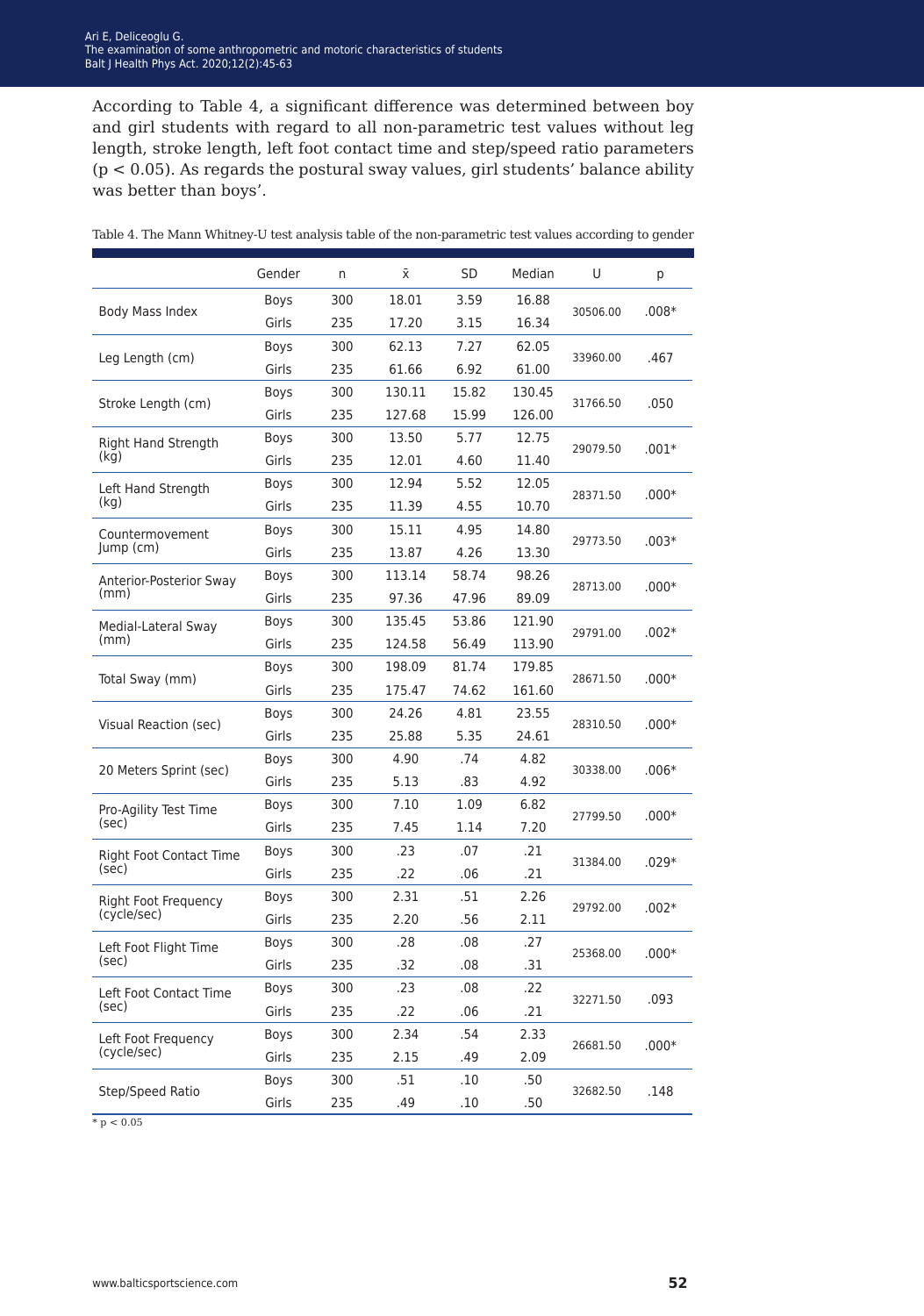|                               |                                  |           | Early $(n=49)$ |           | Normal $(n=209)$ |           | Delayed $(n=42)$ |
|-------------------------------|----------------------------------|-----------|----------------|-----------|------------------|-----------|------------------|
|                               |                                  | $\bar{x}$ | <b>SD</b>      | $\bar{x}$ | <b>SD</b>        | $\bar{x}$ | SD               |
|                               | Age (year)                       | 8.40      | 2.41           | 8.30      | 2.28             | 7.78      | 2.45             |
|                               | Height (cm)                      | 141.03    | 14.77          | 131.33    | 12.57            | 122.60    | 12.88            |
|                               | Weight (kg)                      | 43.40     | 16.70          | 31.50     | 11.01            | 24.12     | 6.13             |
| Anthropometric<br>Measurments | Body Mass Index                  | 21.03     | 4.20           | 17.73     | 3.26             | 15.83     | 1.87             |
|                               | Sitting Height (cm)              | 74.74     | 6.86           | 69.41     | 6.38             | 64.24     | 6.27             |
|                               | Leg Length (cm)                  | 66.28     | 8.37           | 61.92     | 6.56             | 58.36     | 7.08             |
|                               | Stroke Length (cm)               | 139.44    | 16.62          | 129.85    | 14.69            | 120.53    | 14.45            |
|                               | <b>Stroke Rate</b>               | $-1.58$   | 4.75           | $-1.47$   | 3.60             | $-2.07$   | 2.78             |
| Sit and<br>Reach              | Flexibility (cm)                 | 24.69     | 5.76           | 22.45     | 5.85             | 21.75     | 4.81             |
| <b>Hand Grip</b>              | Right Hand (kg)                  | 15.99     | 5.77           | 13.54     | 5.79             | 10.41     | 4.13             |
| Strength                      | Left Hand (kg)                   | 15.53     | 5.51           | 12.92     | 5.53             | 10.06     | 3.84             |
| Vertical                      | Squat Jump (cm)                  | 13.68     | 3.60           | 14.90     | 4.86             | 13.43     | 4.85             |
| Jump                          | Countermovement Jump (cm)        | 14.58     | 3.68           | 15.41     | 5.13             | 14.25     | 5.25             |
|                               | Anterior-Posterior Sway (mm)     | 91.84     | 29.39          | 115.72    | 61.86            | 125.15    | 63.38            |
| Postural<br>Sway              | Medial-Lateral Sway (mm)         | 120.54    | 39.87          | 137.11    | 58.22            | 144.60    | 41.62            |
|                               | Total Sway (mm)                  | 171.78    | 52.42          | 201.03    | 87.47            | 214.21    | 74.54            |
| Reaction                      | Visual Reaction Time (sec)       | 23.64     | 3.86           | 24.15     | 4.81             | 25.52     | 5.60             |
|                               | Reaction Time (sec)              | .80       | .12            | .78       | .13              | .73       | .12              |
| Sprint                        | 20 Meters Sprint (sec)           | 4.92      | .72            | 4.84      | .68              | 5.21      | .93              |
| Agility                       | Pro-Agility Test Time (sec)      | 7.16      | 1.10           | 7.03      | 1.04             | 7.37      | 1.27             |
|                               | Right Foot Flight Time (sec)     | .30       | .09            | .29       | .08              | .30       | .10              |
|                               | Right Foot Contact Time (sec)    | .25       | .08            | .23       | .07              | .23       | .08              |
|                               | Right Foot Frequency (cycle/sec) | 2.28      | .66            | 2.30      | .46              | 2.38      | .57              |
|                               | Left Foot Flight Time (sec)      | .29       | .09            | .28       | .07              | .30       | .10              |
| Tapping (Skipping)            | Left Foot Contact Time (sec)     | .24       | .09            | .23       | .07              | .23       | .08              |
|                               | Left Foot Frequency (cycle/sec)  | 2.26      | .65            | 2.36      | .51              | 2.33      | .55              |
|                               | Step/Speed Rate                  | .50       | .12            | .51       | .09              | .49       | .09              |

Table 5. Descriptive statistics of test parameters of boy students according to their maturation level

The sitting height, leg and stroke length, flexibility, right and left hand strength, total postural sway parameters were significantly differentiated among boy students at an early, normal and delayed maturation level, according to analysis results ( $p < 0.05$ ). Boy students at an early maturation level had higher test values than boy students at other maturation levels, except for the total postural sway parameter, when the pairwise comparison results between the groups were examined. It was determined that boy students at an early maturation level had lower total postural sway values than boy students at other maturation levels. This finding indicated that the balance ability of boy students at early maturation level was better than the balance ability of boy students at a normal and delayed maturation level.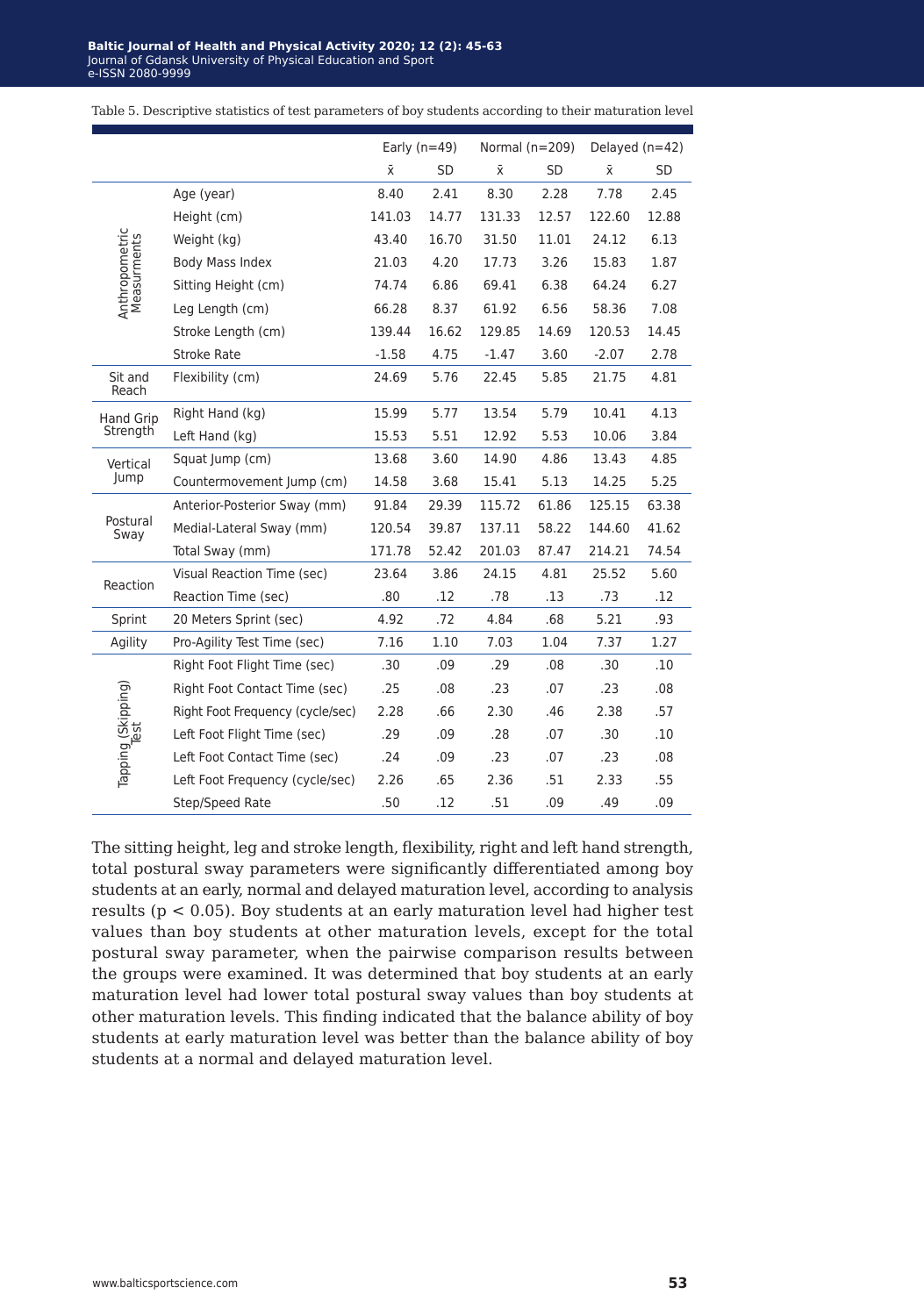Table 6. One-way ANOVA analysis table of the parametric test values of boy students according to their maturation level

|                                            | Maturation<br>Level | n   | Χī      | SD    | F      | р       | Significant<br><b>Difference</b> |
|--------------------------------------------|---------------------|-----|---------|-------|--------|---------|----------------------------------|
|                                            | Early               | 49  | 74.74   | 6.86  |        |         | Early-Normal                     |
| Sitting Height (cm)                        | Normal              | 209 | 69.41   | 6.38  | 30.197 | $.000*$ | Early-Delayed                    |
|                                            | Delayed             | 42  | 64.24   | 6.27  |        |         | Normal-Delayed                   |
|                                            | Early               | 49  | 66.28   | 8.37  |        |         | Early-Normal                     |
| Leg Length (cm)                            | Normal              | 209 | 61.92   | 6.56  | 14.954 | $.000*$ | Early-Delayed                    |
|                                            | Delayed             | 42  | 58.36   | 7.08  |        |         | Normal-Delayed                   |
|                                            | Early               | 49  | 139.44  | 16.62 |        |         | Early-Normal                     |
| Stroke Length (cm)                         | Normal              | 209 | 129.85  | 14.69 | 18.094 | $.000*$ | Early-Delayed                    |
|                                            | Delayed             | 42  | 120.53  | 14.45 |        |         | Normal-Delayed                   |
|                                            | Early               | 49  | $-1.58$ | 4.75  |        |         |                                  |
| <b>Stroke Rate</b>                         | Normal              | 209 | $-1.47$ | 3.60  | .445   | .641    |                                  |
|                                            | Delayed             | 42  | $-2.07$ | 2.78  |        |         |                                  |
|                                            | Early               | 49  | 24.69   | 5.76  |        |         |                                  |
| Flexibility (cm)                           | Normal              | 209 | 22.45   | 5.85  | 3.761  | $.024*$ | Early-Normal<br>Early-Delayed    |
|                                            | Delayed             | 42  | 21.75   | 4.81  |        |         |                                  |
|                                            | Early               | 49  | 15.99   | 5.77  |        |         |                                  |
| <b>Right Hand Strength</b><br>(kg)         | Normal              | 209 | 13.54   | 5.79  | 11.027 | $.000*$ | Early-Normal<br>Early-Delayed    |
|                                            | Delayed             | 42  | 10.41   | 4.13  |        |         | Normal-Delayed                   |
|                                            | Early               | 49  | 15.53   | 5.51  |        |         |                                  |
| Left Hand Strength<br>(kg)                 | Normal              | 209 | 12.92   | 5.53  | 11.663 | $.000*$ | Early-Normal<br>Early-Delayed    |
|                                            | Delayed             | 42  | 10.06   | 3.84  |        |         | Normal-Delayed                   |
|                                            | Early               | 49  | 13.68   | 3.60  |        |         |                                  |
| Squat Jump (cm)                            | Normal              | 209 | 14.90   | 4.86  | 2.607  | .075    |                                  |
|                                            | Delayed             | 42  | 13.43   | 4.85  |        |         |                                  |
|                                            | Early               | 49  | 14.58   | 3.68  |        |         |                                  |
| Countermovement<br>Jump (cm)               | Normal              | 209 | 15.41   | 5.13  | 1.289  | .277    |                                  |
|                                            | Delayed             | 42  | 14.25   | 5.25  |        |         |                                  |
|                                            | Early               | 49  | 171.78  | 52.42 |        |         |                                  |
| Total Sway (mm)                            | Normal              | 209 | 201.03  | 87.47 | 3.549  | $.030*$ | Early-Delayed                    |
|                                            | Delayed             | 42  | 214.21  | 74.54 |        |         |                                  |
|                                            | Early               | 49  | .80     | .12   |        |         |                                  |
| Reaction Time (sec)                        | Normal              | 209 | .78     | .13   | 2.898  | .057    |                                  |
|                                            | Delayed             | 42  | .73     | .12   |        |         |                                  |
| <b>Right Foot Frequency</b><br>(cycle/sec) | Early               | 49  | 2.28    | .66   |        |         |                                  |
|                                            | Normal              | 209 | 2.30    | .46   | .508   | .602    |                                  |
|                                            | Delayed             | 42  | 2.38    | .57   |        |         |                                  |
|                                            | Early               | 49  | 2.26    | .65   |        |         |                                  |
| Left Foot Frequency                        | Normal              | 209 | 2.36    | .51   | .777   | .461    |                                  |
| (cycle/sec)                                | Delayed             | 42  | 2.33    | .55   |        |         |                                  |

 $*$  p < 0.05

The analysis results of non-parametric test parameters indicated that the anterior-posterior and medial-lateral sway value of boy students at an early maturation level was the lowest among the three groups. Accordingly, the balance ability with regard to the anterior-posterior sway parameter of boy students at early maturation level was better than in the other groups. On the other hand, a significant difference was found between early and delayed maturation groups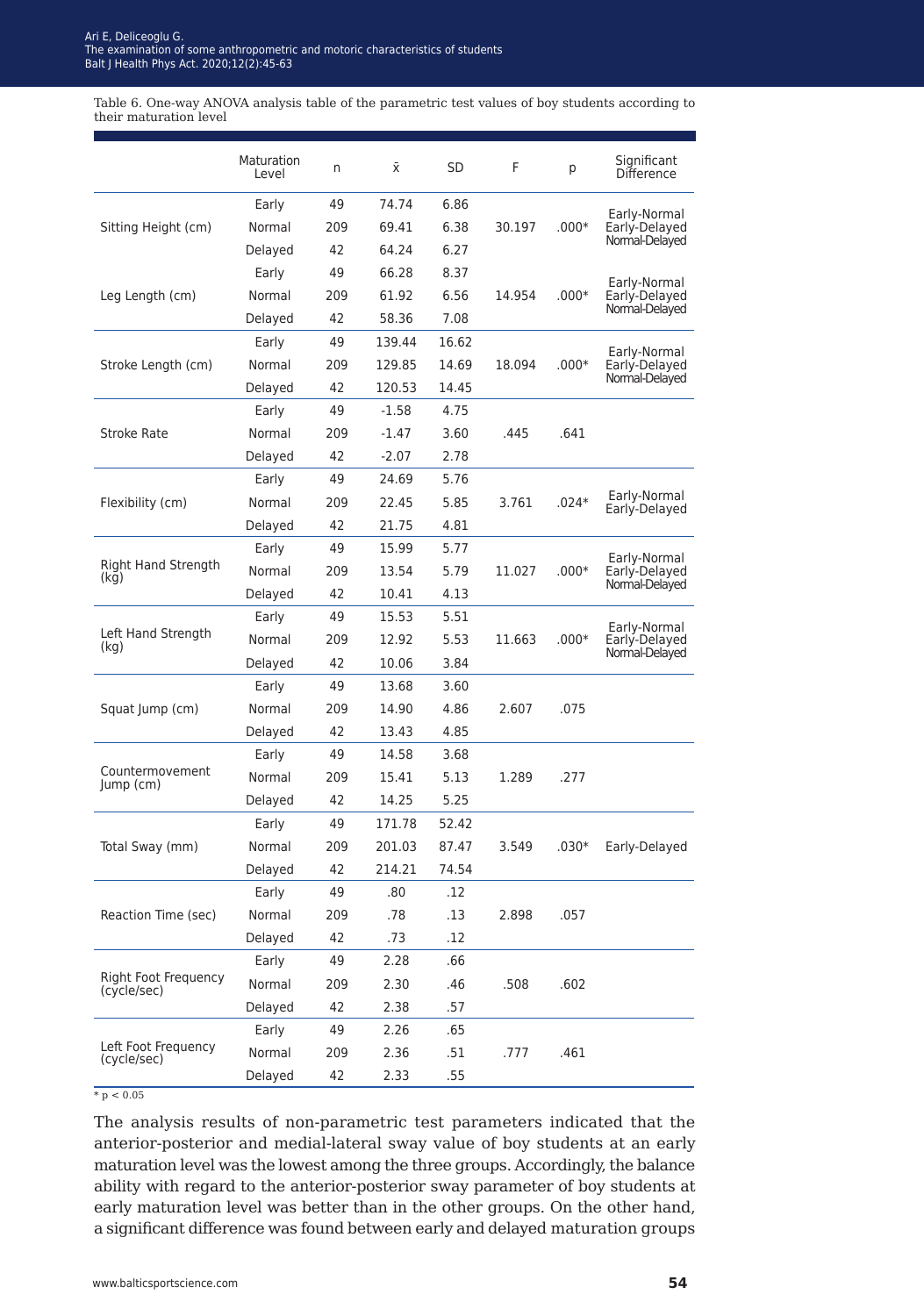in terms of medial-lateral sway value ( $p < 0.05$ ). This finding indicated that the balance ability in terms of the medial-lateral sway parameter was at a better level in the early maturation group as compared to the delayed maturation group.

Table 7. The Kruskal Wallis-H analysis table of the non-parametric test values of boy students according to their maturation level

|                                      | Maturation<br>Level | n   | Ϋ́     | <b>SD</b> | Median | Chi-<br>square | р       | Significant<br><b>Difference</b> |
|--------------------------------------|---------------------|-----|--------|-----------|--------|----------------|---------|----------------------------------|
|                                      | Early               | 49  | 21.03  | 4.20      | 20.24  |                |         |                                  |
| Body Mass Index                      | Normal              | 209 | 17.73  | 3.26      | 16.82  | 46.516         | $.000*$ | Early-Normal<br>Early-Delayed    |
|                                      | Delayed             | 42  | 15.83  | 1.87      | 15.76  |                |         | Normal-Delayed                   |
| Anterior-                            | Early               | 49  | 91.84  | 29.39     | 85.59  |                |         |                                  |
| <b>Posterior Sway</b>                | Normal              | 209 | 115.72 | 61.86     | 99.75  | 10.141         | $.006*$ | Early-Normal<br>Early-Delayed    |
| (mm)                                 | Delayed             | 42  | 125.15 | 63.38     | 117.56 |                |         |                                  |
|                                      | Early               | 49  | 120.54 | 39.87     | 116.41 |                |         |                                  |
| Medial-Lateral<br>Sway (mm)          | Normal              | 209 | 137.11 | 58.22     | 119.90 | 8.321          | $.016*$ | Early-Delayed                    |
|                                      | Delayed             | 42  | 144.60 | 41.62     | 141.65 |                |         |                                  |
|                                      | Early               | 49  | 23.64  | 3.86      | 22.80  |                |         |                                  |
| <b>Visual Reaction</b><br>Time (sec) | Normal              | 209 | 24.15  | 4.81      | 23.57  | 2.029          | .363    |                                  |
|                                      | Delayed             | 42  | 25.52  | 5.60      | 23.90  |                |         |                                  |
|                                      | Early               | 49  | 4.92   | .72       | 4.82   |                |         |                                  |
| 20 Meters Sprint<br>(sec)            | Normal              | 209 | 4.84   | .68       | 4.82   | 4.588          | .101    |                                  |
|                                      | Delayed             | 42  | 5.21   | .93       | 5.20   |                |         |                                  |
|                                      | Early               | 49  | 7.16   | 1.10      | 6.87   |                |         |                                  |
| Pro-Agility Test<br>Time (sec)       | Normal              | 209 | 7.03   | 1.04      | 6.81   | 2.145          | .342    |                                  |
|                                      | Delayed             | 42  | 7.37   | 1.27      | 7.11   |                |         |                                  |
|                                      | Early               | 49  | .30    | .09       | .29    |                |         |                                  |
| Right Foot Flight<br>Time (sec)      | Normal              | 209 | .29    | .08       | .28    | .587           | .745    |                                  |
|                                      | Delayed             | 42  | .30    | .10       | .28    |                |         |                                  |
|                                      | Early               | 49  | .25    | .08       | .22    |                |         |                                  |
| Right Foot<br>Contact Time           | Normal              | 209 | .23    | .07       | .21    | 1.196          | .550    |                                  |
| (sec)                                | Delayed             | 42  | .23    | .08       | .21    |                |         |                                  |
|                                      | Early               | 49  | .29    | .09       | .28    |                |         |                                  |
| Left Foot Flight<br>Time (sec)       | Normal              | 209 | .28    | .07       | .27    | 2.268          | .322    |                                  |
|                                      | Delayed             | 42  | .30    | .10       | .28    |                |         |                                  |
|                                      | Early               | 49  | .24    | .09       | .22    |                |         |                                  |
| Left Foot Contact<br>Time (sec)      | Normal              | 209 | .23    | .07       | .22    | .766           | .682    |                                  |
|                                      | Delayed             | 42  | .23    | .08       | .21    |                |         |                                  |
|                                      | Early               | 49  | .50    | .12       | .51    |                |         |                                  |
| Step/Speed Rate                      | Normal              | 209 | .51    | .09       | .50    | 2.221          | .329    |                                  |
|                                      | Delayed             | 42  | .49    | .09       | .48    |                |         |                                  |

 $\frac{}{^{*}p}$  < 0.05

Analysis results in Table 9 a indicated significant difference among groups in terms of the body mass index, sitting height, leg length, stroke length, flexibility, left hand strength and right foot flight time parameters ( $p < 0.05$ ). Girl students at a delayed maturation level had the lowest test values except the right foot flight time values, according to analysis results of a pairwise comparison. On the other hand, the pairwise comparison results among groups indicated that the test values of girl students at an early maturation level were higher than the test values of other groups except for the right foot flight time parameters.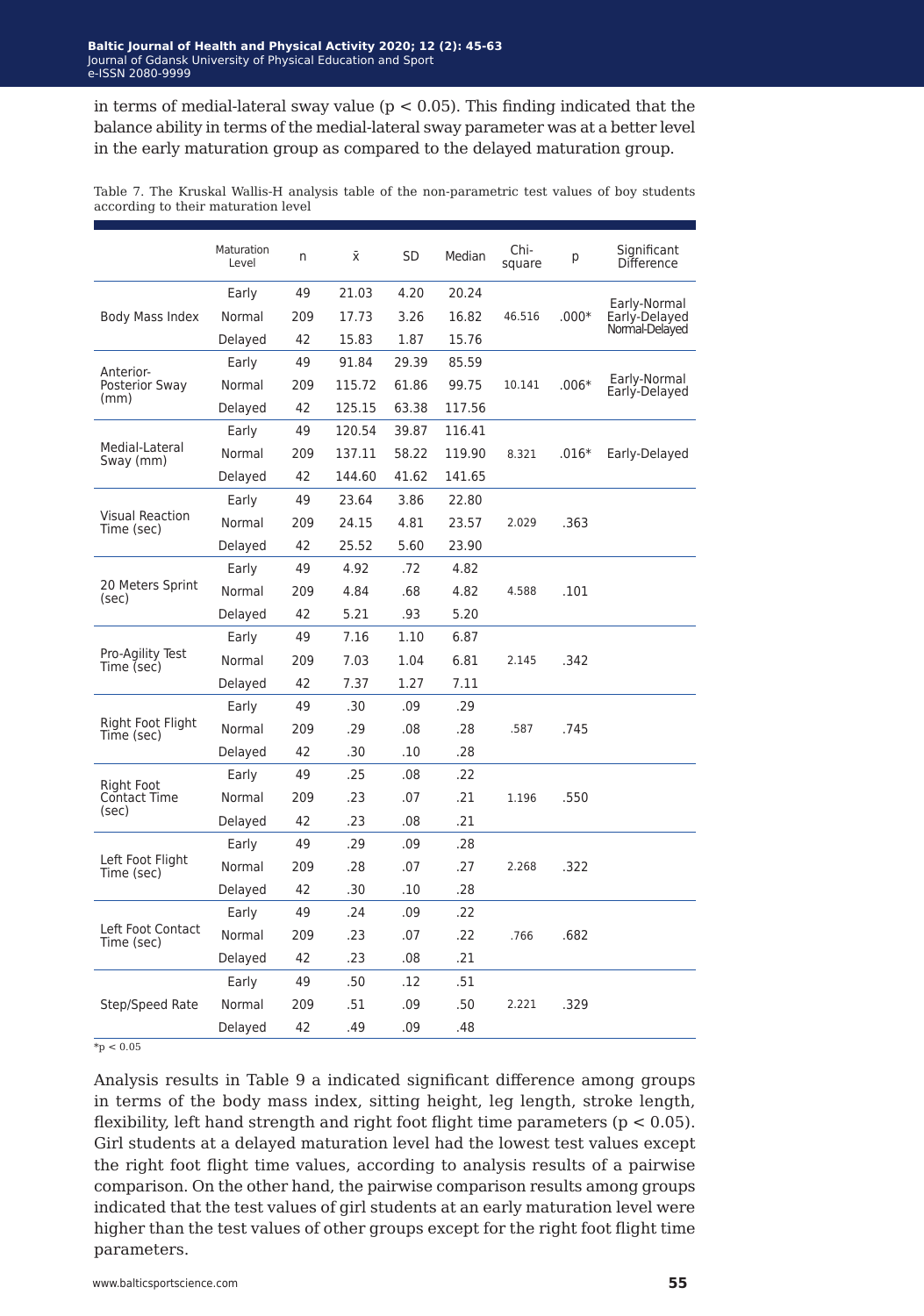Table 8. Descriptive statistics of test parameters of girl students according to maturation levels

|                               |                                  | Early $(n=36)$ |           | Normal $(n=174)$ |           | Delayed (n=25) |       |
|-------------------------------|----------------------------------|----------------|-----------|------------------|-----------|----------------|-------|
|                               |                                  | $\bar{x}$      | <b>SD</b> | ΧĪ.              | <b>SD</b> | Χī             | SD    |
|                               | Age (year)                       | 8.16           | 2.13      | 8.12             | 2.11      | 8.08           | 2.59  |
|                               | Height (cm)                      | 137.05         | 13.34     | 129.87           | 12.66     | 122.26         | 13.27 |
|                               | Weight (kg)                      | 40.93          | 11.69     | 28.53            | 8.77      | 24.32          | 7.67  |
| Anthropometric<br>Measurments | Body Mass Index                  | 21.36          | 3.26      | 16.54            | 2.54      | 15.82          | 1.83  |
|                               | Sitting Height (cm)              | 72.51          | 6.62      | 68.31            | 6.46      | 64.02          | 6.42  |
|                               | Leg Length (cm)                  | 64.53          | 7.04      | 61.56            | 6.66      | 58.24          | 7.13  |
|                               | Stroke Length (cm)               | 135.26         | 15.48     | 127.34           | 15.52     | 119.17         | 15.69 |
|                               | <b>Stroke Rate</b>               | $-1.78$        | 3.10      | $-2.53$          | 3.87      | $-3.09$        | 3.71  |
| Sit and<br>Reach              | Flexibility (cm)                 | 25.98          | 6.86      | 24.50            | 5.87      | 21.52          | 4.05  |
| <b>Hand Grip</b>              | Right Hand (kg)                  | 14.22          | 4.94      | 11.85            | 4.42      | 9.93           | 4.22  |
| Strength                      | Left Hand (kg)                   | 13.46          | 4.28      | 11.21            | 4.59      | 9.71           | 3.66  |
| Vertical                      | Squat Jump (cm)                  | 11.86          | 4.03      | 13.56            | 4.16      | 12.99          | 4.02  |
| Jump                          | Countermovement Jump (cm)        | 12.55          | 3.92      | 14.27            | 4.26      | 12.95          | 4.43  |
|                               | Anterior-Posterior Sway (mm)     | 88.31          | 49.28     | 100.20           | 49.42     | 90.66          | 32.34 |
| Postural<br>Sway              | Medial-Lateral Sway (mm)         | 118.41         | 51.13     | 125.33           | 57.54     | 128.25         | 57.99 |
|                               | Total Sway (mm)                  | 163.10         | 74.81     | 177.96           | 75.05     | 176.00         | 72.50 |
| Reaction                      | Visual Reaction Time (sec)       | 25.63          | 4.67      | 25.83            | 5.60      | 26.62          | 4.57  |
|                               | Reaction Time (sec)              | .81            | .10       | .82              | .14       | .78            | .13   |
| Sprint                        | 20 Meters Sprint (sec)           | 5.12           | .68       | 5.09             | .81       | 5.44           | 1.11  |
| Agility                       | Pro-Agility Test Time (sec)      | 7.53           | .99       | 7.37             | 1.09      | 7.88           | 1.57  |
|                               | Right Foot Flight Time (sec)     | .32            | .08       | .31              | .08       | .35            | .06   |
|                               | Right Foot Contact Time (sec)    | .24            | .09       | .21              | .05       | .22            | .06   |
|                               | Right Foot Frequency (cycle/sec) | 2.23           | .65       | 2.24             | .55       | 1.89           | .34   |
|                               | Left Foot Flight Time (sec)      | .29            | .07       | .32              | .09       | .32            | .07   |
| Tapping (Skipping)            | Left Foot Contact Time (sec)     | .24            | .06       | .22              | .06       | .22            | .05   |
|                               | Left Foot Frequency (cycle/sec)  | 2.21           | .49       | 2.15             | .50       | 2.04           | .44   |
|                               | Step/Speed Rate                  | .51            | .09       | .48              | .10       | .54            | .08   |

Table 9. One-way ANOVA analysis table of the parametric test values of girl students according to their maturation level

|                     | Maturation<br>Level | n   | $\bar{x}$ | <b>SD</b>      | F       | р             | Significant<br><b>Difference</b> |  |
|---------------------|---------------------|-----|-----------|----------------|---------|---------------|----------------------------------|--|
|                     | Early               | 36  | 21.36     | 3.26           |         |               |                                  |  |
| Body Mass Index     | Normal              | 174 | 16.54     | 2.54           | 55.001  | $.000*$       | Early-Normal<br>Early-Delayed    |  |
|                     | Delayed             | 25  | 15.82     | 1.83           |         |               |                                  |  |
|                     | Early               | 36  | 72.51     | 6.62           |         | Early-Normal  |                                  |  |
| Sitting Height (cm) | Normal              | 174 | 68.31     | 12.914<br>6.46 | $.000*$ | Early-Delayed |                                  |  |
|                     | Delayed             | 25  | 64.02     | 6.42           |         |               | Normal-Delayed                   |  |
|                     | Early               | 36  | 64.53     | 7.04           |         |               |                                  |  |
| Leg Length (cm)     | Normal              | 174 | 61.56     | 6.66           | 6.450   | $.002*$       | Early-Normal<br>Early-Delayed    |  |
|                     | Delayed             | 25  | 58.24     | 7.13           |         |               |                                  |  |
| Stroke Length (cm)  | Early               | 36  | 135.26    | 15.48          |         |               | Early-Normal                     |  |
|                     | Normal              | 174 | 127.34    | 15.52          | 8.089   | $.000*$       | Early-Delayed                    |  |
|                     | Delayed             | 25  | 119.17    | 15.69          |         |               | Normal-Delayed                   |  |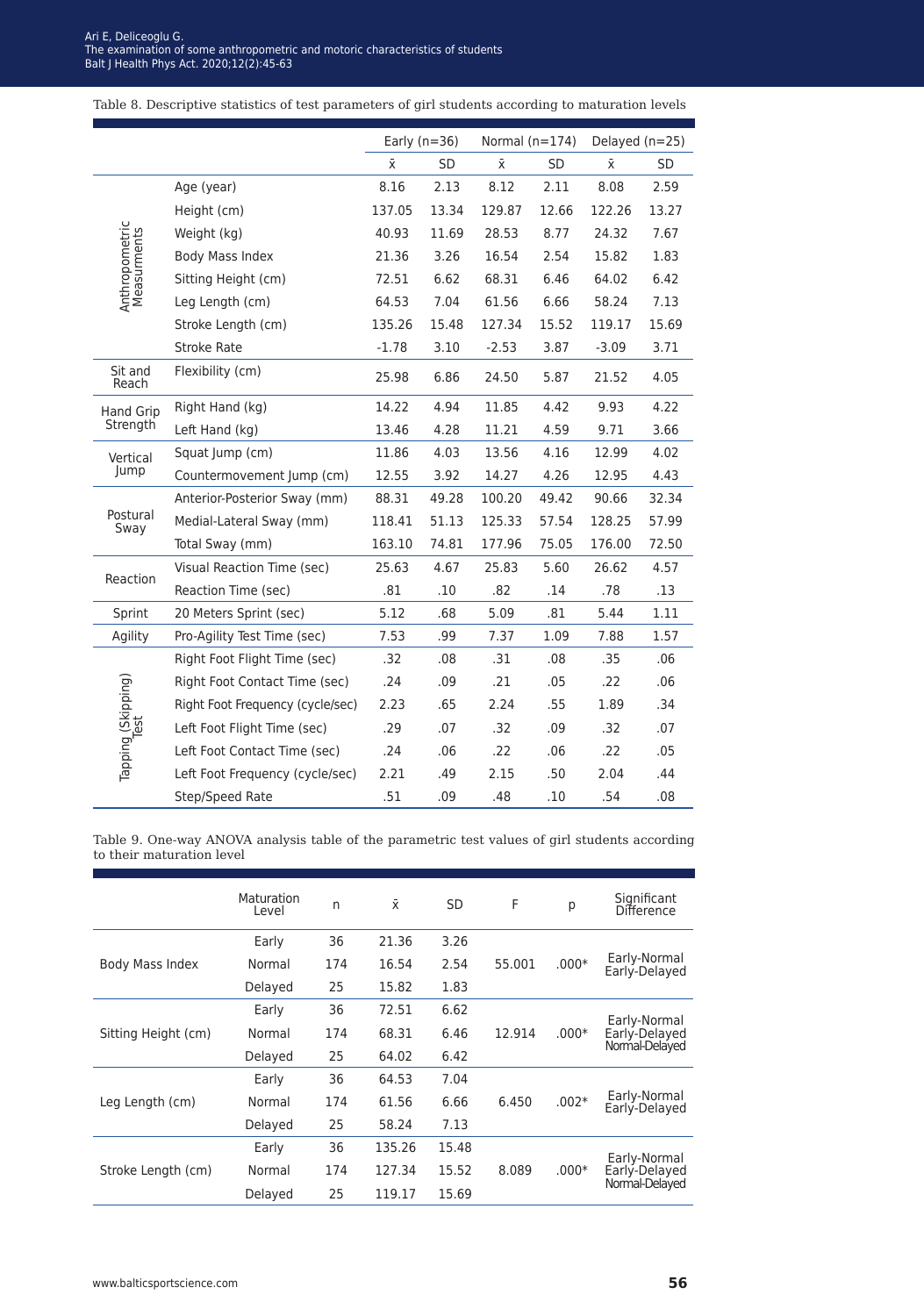#### Table 9. continuation

|                                 | <b>Maturation</b><br>Level | n   | $\bar{x}$ | <b>SD</b> | F     | p       | Significant<br><b>Difference</b> |
|---------------------------------|----------------------------|-----|-----------|-----------|-------|---------|----------------------------------|
|                                 | Early                      | 36  | $-1.78$   | 3.10      |       |         |                                  |
| Stroke Rate                     | Normal                     | 174 | $-2.53$   | 3.87      | .978  | .378    |                                  |
|                                 | Delayed                    | 25  | $-3.09$   | 3.71      |       |         |                                  |
|                                 | Early                      | 36  | 25.98     | 6.86      |       |         |                                  |
| Flexibility (cm)                | Normal                     | 174 | 24.50     | 5.87      | 4.330 | $.014*$ | Early-Delayed<br>Normal-Delayed  |
|                                 | Delayed                    | 25  | 21.52     | 4.05      |       |         |                                  |
|                                 | Early                      | 36  | 13.46     | 4.28      |       |         |                                  |
| Left Hand Strength<br>(kq)      | Normal                     | 174 | 11.21     | 4.59      | 5.795 | $.004*$ | Early-Normal<br>Early-Delayed    |
|                                 | Delayed                    | 25  | 9.71      | 3.66      |       |         |                                  |
|                                 | Early                      | 36  | 11.86     | 4.03      |       |         |                                  |
| Squat Jump (cm)                 | Normal                     | 174 | 13.56     | 4.16      | 2.581 | .078    |                                  |
|                                 | Delayed                    | 25  | 12.99     | 4.02      |       |         |                                  |
|                                 | Early                      | 36  | 12.55     | 3.92      |       |         |                                  |
| Countermovement<br>Jump (cm)    | Normal                     | 174 | 14.27     | 4.26      | 3.116 | $.046*$ |                                  |
|                                 | Delayed                    | 25  | 12.95     | 4.43      |       |         |                                  |
|                                 | Early                      | 36  | 25.63     | 4.67      |       |         |                                  |
| Visual Reaction (sec)           | Normal                     | 174 | 25.83     | 5.60      | .288  | .750    |                                  |
|                                 | Delayed                    | 25  | 26.62     | 4.57      |       |         |                                  |
|                                 | Early                      | 36  | .81       | .10       |       |         |                                  |
| Reaction Time (sec)             | Normal                     | 174 | .82       | .14       | .806  | .448    |                                  |
|                                 | Delayed                    | 25  | .78       | .13       |       |         |                                  |
|                                 | Early                      | 36  | .32       | .08       |       |         |                                  |
| Right Foot Flight<br>Time (sec) | Normal                     | 174 | .31       | .08       | 3.612 | $.029*$ | Normal-<br>Delayed               |
|                                 | Delayed                    | 25  | .35       | .06       |       |         |                                  |
|                                 | Early                      | 36  | .29       | .07       |       |         |                                  |
| Left Foot Flight Time<br>(sec)  | Normal                     | 174 | .32       | .09       | 1.205 | .302    |                                  |
|                                 | Delayed                    | 25  | ,32       | ,07       |       |         |                                  |

 $*_{p} < 0.05$ 

According to the analysis results of non-parametric test values, there was a significant difference among groups with regard to test values of the right hand strength, anterior-posterior sway, right foot frequency and step/speed rate parameters ( $p < 0.05$ ). Girl students at an early maturation level had the highest right hand strength test values, and anterior-posterior sway values of the girl students at a normal maturation level were worse than test values of the girl students at an early and a delayed maturation level. Also, it was seen that the right foot frequency value of the girl students at an early and a normal maturation level was similar, and there was a significant difference between the right foot frequency values of normal and delayed maturation groups (p < 0.05). Although there was a significant difference among groups in terms of step/speed rate parameter (p < 0.05), no significant difference among groups was determined according to the pairwise comparison of analysis results.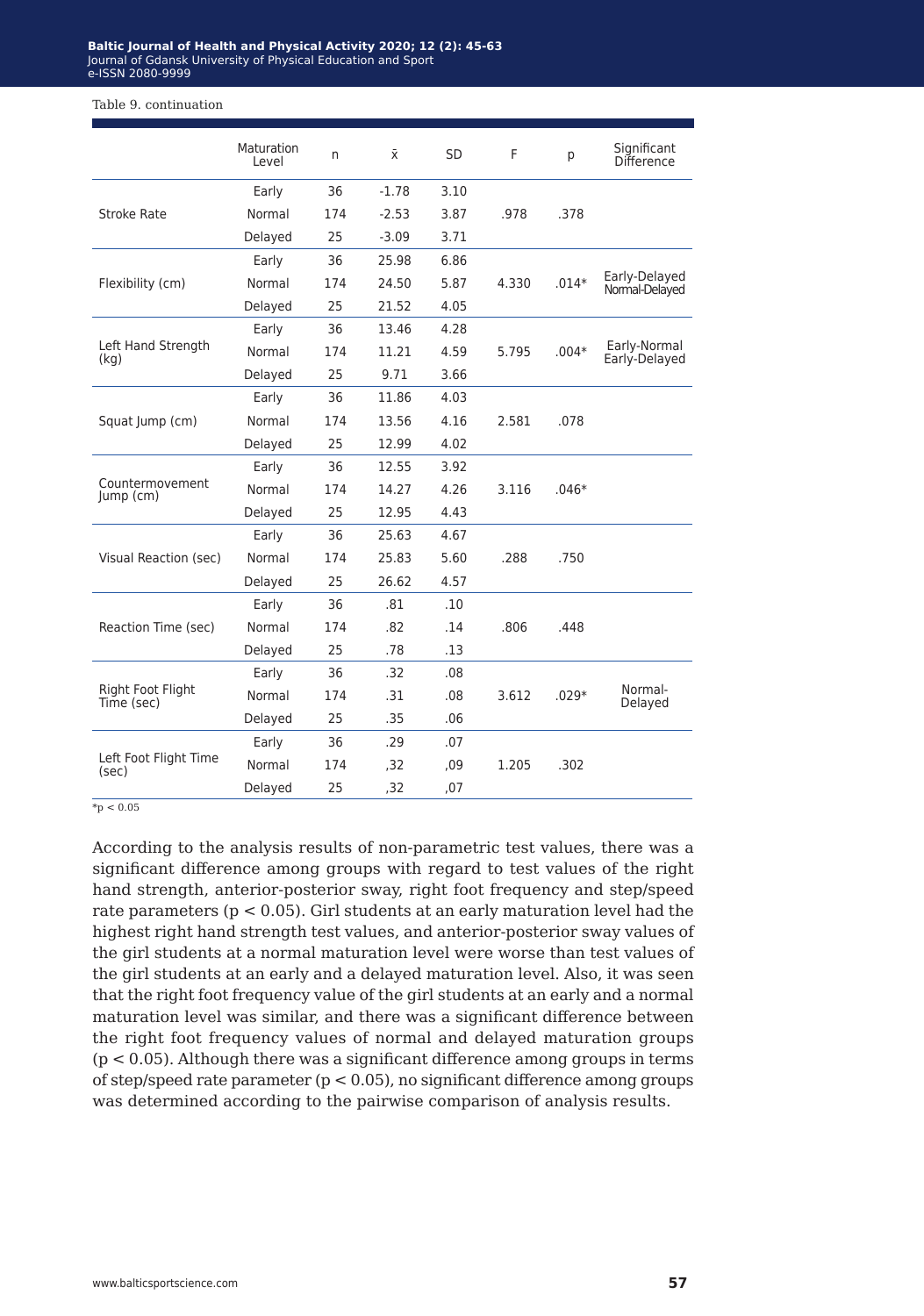Table 10. The Kruskal Wallis-H analysis table of the non-parametric test values of girl students according to their maturation level

|                                            | Maturation<br>Level | n   | Χī     | SD    | Median | Chi-<br>square | р       | Significant<br>Difference     |
|--------------------------------------------|---------------------|-----|--------|-------|--------|----------------|---------|-------------------------------|
| Right Hand<br>Strength (kg)                | Early               | 36  | 14.22  | 4.94  | 13.25  |                |         |                               |
|                                            | Normal              | 174 | 11.85  | 4.42  | 10.80  | 13.736         | $.001*$ | Early-Normal<br>Early-Delayed |
|                                            | Delayed             | 25  | 9.93   | 4.22  | 8.20   |                |         |                               |
| Anterior-<br>Posterior Sway<br>(mm)        | Early               | 36  | 88.31  | 49.28 | 77.61  |                |         |                               |
|                                            | Normal              | 174 | 100.20 | 49.42 | 90.79  | 6.781          | $.034*$ | Early-Normal                  |
|                                            | Delayed             | 25  | 90.66  | 32.34 | 84.70  |                |         |                               |
| Medial-Lateral<br>Sway (mm)                | Early               | 36  | 118.41 | 51.13 | 102.11 |                |         |                               |
|                                            | Normal              | 174 | 125.33 | 57.54 | 115.05 | 1.268          | .530    |                               |
|                                            | Delayed             | 25  | 128.25 | 57.99 | 107.10 |                |         |                               |
| Total Sway (mm)                            | Early               | 36  | 163.10 | 74.81 | 144.75 |                |         |                               |
|                                            | Normal              | 174 | 177.96 | 75.05 | 163.20 | 3.700          | .157    |                               |
|                                            | Delayed             | 25  | 176.00 | 72.50 | 156.20 |                |         |                               |
| 20 Meters Sprint<br>(sec)                  | Early               | 36  | 5.12   | .68   | 5.00   |                |         |                               |
|                                            | Normal              | 174 | 5.09   | .81   | 4.86   | 1.834          | .400    |                               |
|                                            | Delayed             | 25  | 5.44   | 1.11  | 4.93   |                |         |                               |
| Pro-Agility Test<br>Time (sec)             | Early               | 36  | 7.53   | .99   | 7.21   |                |         |                               |
|                                            | Normal              | 174 | 7.37   | 1.09  | 7.19   | 2.276          | .320    |                               |
|                                            | Delayed             | 25  | 7.88   | 1.57  | 7.27   |                |         |                               |
| Right Foot<br><b>Contact Time</b><br>(sec) | Early               | 36  | .24    | .09   | .21    |                |         |                               |
|                                            | Normal              | 174 | .21    | .05   | .20    | 1.502          | .472    |                               |
|                                            | Delayed             | 25  | .22    | .06   | .21    |                |         |                               |
| Right Foot<br>Frequency<br>(cycle/sec)     | Early               | 36  | 2.23   | .65   | 2.11   |                |         |                               |
|                                            | Normal              | 174 | 2.24   | .55   | 2.15   | 9.872          | $.007*$ | Normal-                       |
|                                            | Delayed             | 25  | 1.89   | .34   | 1.88   |                |         | Delayed                       |
| Left Foot<br>Contact Time<br>(sec)         | Early               | 36  | .24    | .06   | .24    |                |         |                               |
|                                            | Normal              | 174 | .22    | .06   | .20    | 5.953          | .051    |                               |
|                                            | Delayed             | 25  | .22    | .05   | .20    |                |         |                               |
| Left Foot<br>Frequency<br>(cycle/sec)      | Early               | 36  | 2.21   | .49   | 2.15   |                |         |                               |
|                                            | Normal              | 174 | 2.15   | .50   | 2.11   | 2.022          | .364    |                               |
|                                            | Delayed             | 25  | 2.04   | .44   | 1.86   |                |         |                               |
| Step/Speed Rate                            | Early               | 36  | .51    | .09   | .51    |                |         |                               |
|                                            | Normal              | 174 | .48    | .10   | .49    | 6.131          | $.047*$ |                               |
|                                            | Delayed             | 25  | .54    | .08   | .50    |                |         |                               |

\*p<0.05; the pairwise comparisons were examined by Mann Whitney-U test with Bonferroni correction.

### **discussion**

The same performance parameters were compared in this study according to students' gender and maturation level. The significant difference was determined between boys and girls in terms of sitting height, stroke rate, flexibility, squat jump, reaction time, right foot flight time, body mass index, right hand strength, left hand strength, countermovement jump, anteriorposterior, medial-lateral and total sway, visual reaction, 20 meters sprint, proagility test time, right foot contact time, right foot frequency, left foot flight time, left foot frequency parameters ( $p<0.05$ ). It was found that the sitting height, leg and stroke length, flexibility, right and left hand strength, anteriorposterior, medial-lateral and total sway, body mass index parameters of boy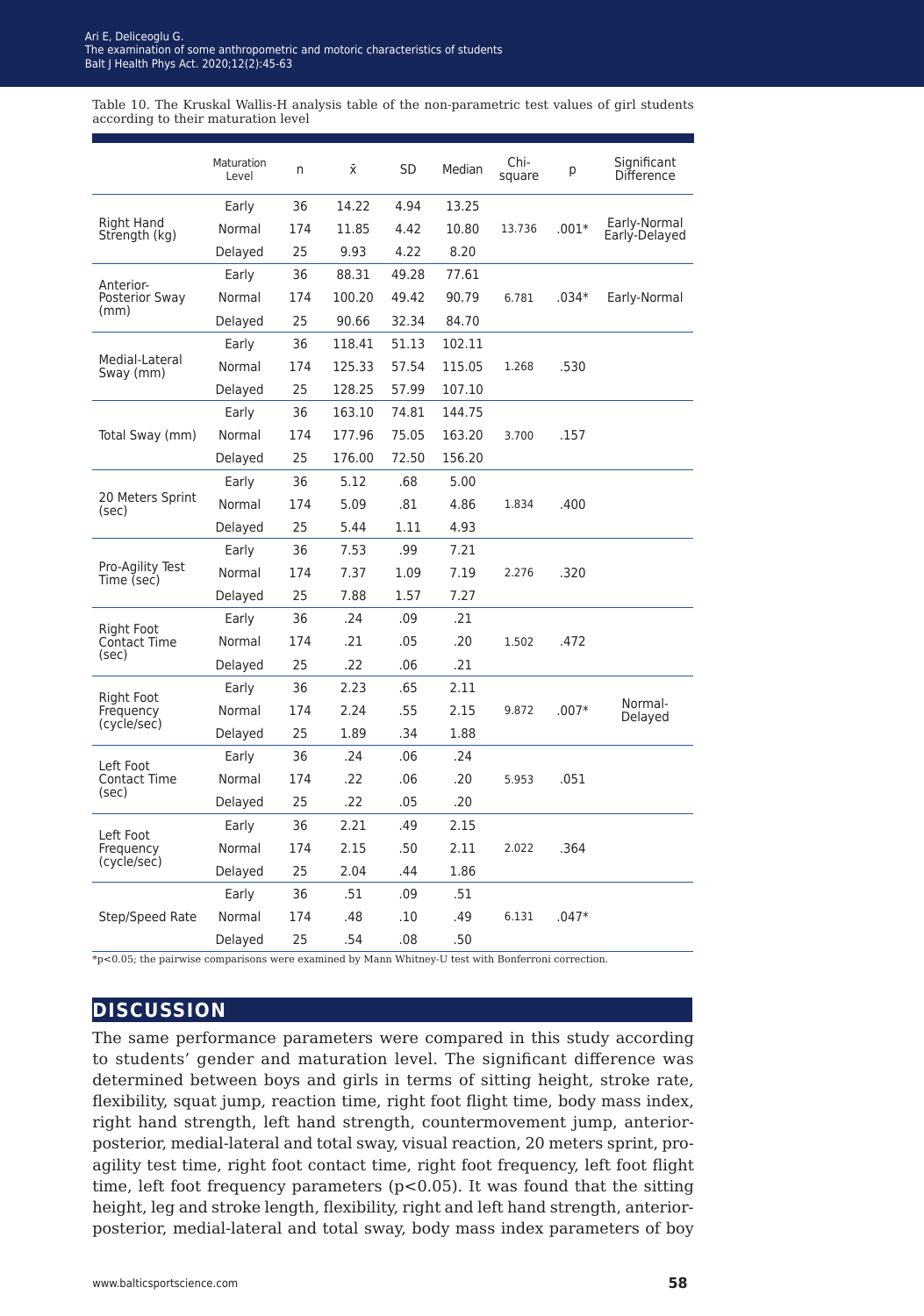students significantly differed depending on the maturation level (p<0.05). There was a significant difference among girl students of different maturation levels in terms of the body mass index, sitting height, leg and stroke length, flexibility, right and left hand strength, right foot flight time, anterior-posterior sway and right foot frequency parameters (p<0.05). Carvalho et al. [22] found a moderately positive correlation between the maturation offset and the knee extensor and flexor muscles isokinetic strength values of young male basketball players aged 14-16 years in eccentric and concentric exercises. It was revealed that the right and left hand strength values of boy students significantly differed depending on the maturation level in our study. The boy students at an early maturation level had higher hand strength values than boy students at other maturation levels, thus there was a similarity between the two studies.

A study of Wickel et al. [23] indicated that there was a significant difference between early maturation and other maturation groups with regard to leg length and body mass index values of girl students. The results of Wickel et al. [23] were similar to our study results in terms of the mentioned parameters. It may be said that the maturation level has a positive effect on anthropometric and physical performance parameters, and individuals at an early maturation level have an advantage in terms of exercise performance. The neuromuscular systems of individuals at an early maturation level may develop more than of those at a normal and a delayed maturation level, and this functional difference may affect physical performance. Similarly, Wickel and Eisenmann [24] determined a significant difference among early, normal and delayed maturation levels in both boy and girl students aged 13-14 years old in terms of leg length parameter. These authors also found that there was a significant difference among maturation groups in the body mass index values of boy students, and the body mass index values of early maturation group were higher than of other maturation groups. In the light of these findings, it could be said that early maturation was important for physical performance.

A study of Mahon et al. [25] indicated that the maturation offset and resting heart rate values significantly predicted maximal heart rate values. The maximal heart rate values during maximal exercise could be affected by the maturation level. The maximal heart rate values indicate the maximal loading rate of exercise, and individuals at an early maturation level could carry out the exercise efficiently. In our study, the right and left hand strength values of students at an early maturation level were higher than strength values of normal and delayed maturation groups. It could be said that the right and left hand strength values could be affected by the maturation level, such as the heart rate values determined in a study by Mahon et al. [25]. Gil et al. [26] reported that the maturity offset was a predictor of 30 meters velocity value with the total skinfold, fat-free mass, and chronological age. The fast muscle contraction is important for velocity exercises, and the muscle structure and physiology of individuals at an early maturation level may positively affect velocity performance. A significant difference was noted between the right foot frequency values of girl students at normal and delayed maturation levels in our study. The foot frequency values during the skipping test may be an indicator of speed and agility parameters. Although there was no significant difference between the agility test values of both boy and girl students in terms of the maturation level in our study, the difference in the right foot frequency values of girl students at normal and delayed maturation levels may be interpreted with regard to an agility parameter.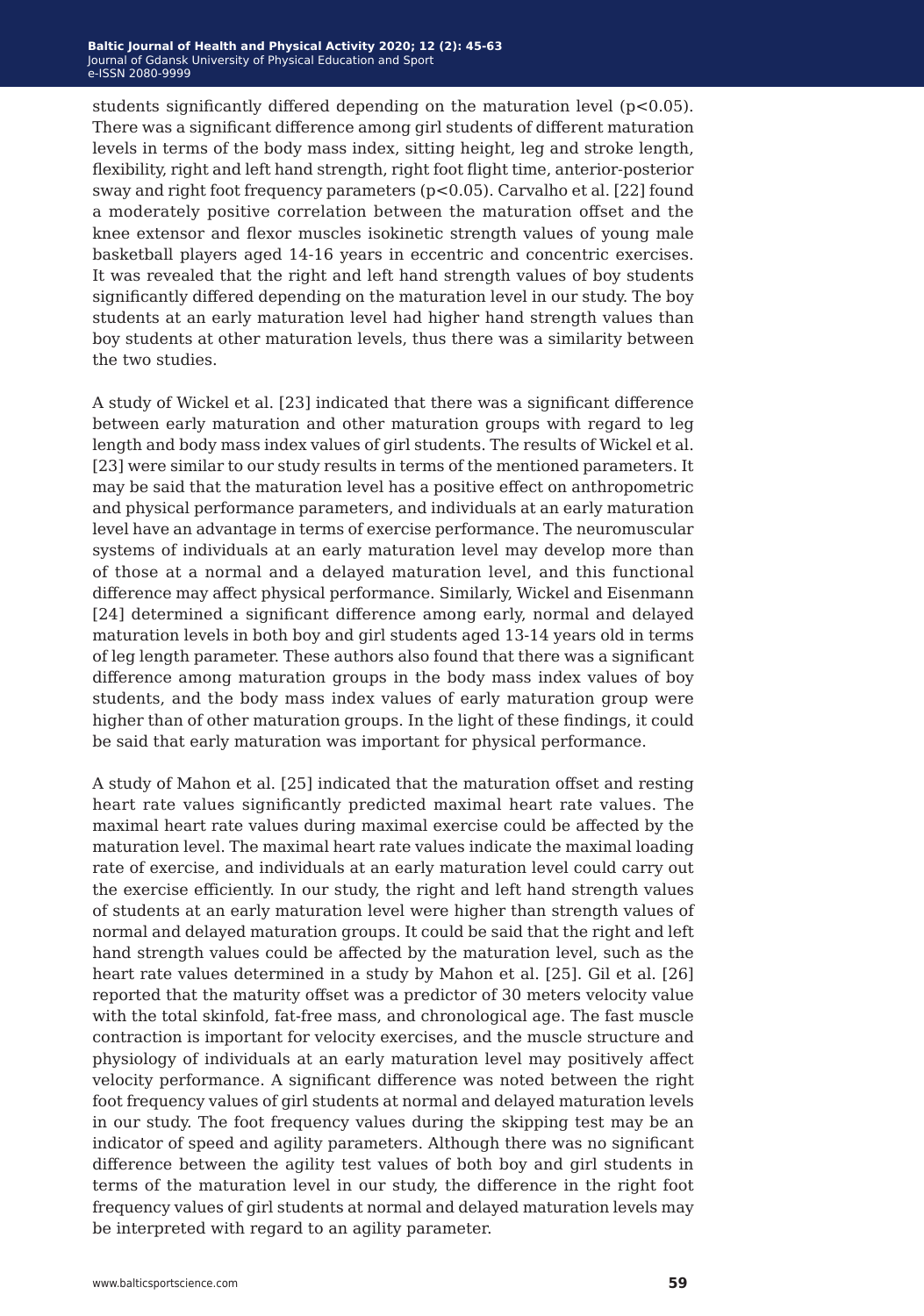Matthys et al. [27] reported that 20 meters sprint time and handgrip test values differentiated young handball players at early, normal and delayed maturation levels. Handball requires strong handgrip. In our study, higher hand strength values of students at an early maturation level support results of Matthys et al. [27]. Similarly, it was indicated that the maturity offset values of boys aged 11- 16 years correlated with speed, step length, step frequency and contact time parameters [28]. The maturation offset is an indirect indicator of individuals' maturation and growth. The findings of Meyers et al. [28] may be presented as evidence to the importance of the maturation level in physical activity and exercise performance. There was a significant difference between right foot frequency values of girl students from normal and delayed maturation groups in our study, which supported the step frequency–maturity offset relationship in findings of Meyers et al. [28].

Gay et al. [29] determined a significant correlation between the maturation offset and the body mass index, sitting height, leg length parameters. The body mass index, sitting height, leg length are important anthropometric parameters for many sport disciplines. The positive effect of the maturation level on anthropometric parameters in a study of Gay et al. [29] was supported by significant a difference among maturation level groups in terms of the sitting height, leg length and body mass index parameters found in our study. Gastin et al. [30] divided young male soccer players (10–18 years old) into five puberty stage groups and examined differences between the groups. The authors found that there was a significant difference between some puberty stage groups in terms of sitting height and 20 meters sprint values. The study results by Gastin et al. [30] also indicated that the puberty stage 4 and puberty stage 5 groups had better sitting height and sprint values than other puberty stage groups. Soccer players in late puberty may have better values of performance parameters because of an advanced level of physical maturation. The sitting height value of boy students at an early maturation level in our study was higher than values of other maturation groups. According to these findings, it may be said that the effect of the maturation level on the sitting height parameter is important. Santos et al. [31] analyzed horizontal jump, time of jump with single foot on 10 meters distance and tennis ball throw velocity values of adolescent individuals aged 11-17 years with and without using the maturation offset as a control variable. Their study indicated a significant difference between boy and girl adolescents in terms of performance parameters, with boys' performance parameters better than the girls. A significant difference was found in most performance parameters according to gender in our study, and these findings supported the study of Santos et al. [31]. Asadi et al. [32] also reported development in the values of vertical jump, peak power output, standing long jump, 20 meters sprint, 20 meters sprint with ball parameters of young male soccer players in the different maturation periods after six weeks' plyometric training period. Asadi et al. [32] reported the most development in 20-meter sprint and vertical jump parameters after six weeks' training in post-peak height velocity (post-maturation) group. There was no significant difference among maturation groups in terms of 20-meter sprint and vertical jump parameters of boy and girl students in our study. The difference between the two studies may arise from the conducting this study on boy and girl students in same age group.

Deliceoğlu [33] determined that there was a significant difference among maturation groups (early, normal, delayed maturation groups) in boys and girls aged 8, 9 and 10 years in terms of foot contact and flight time parameters. In his study, the jumping height values differentiated maturation groups in boys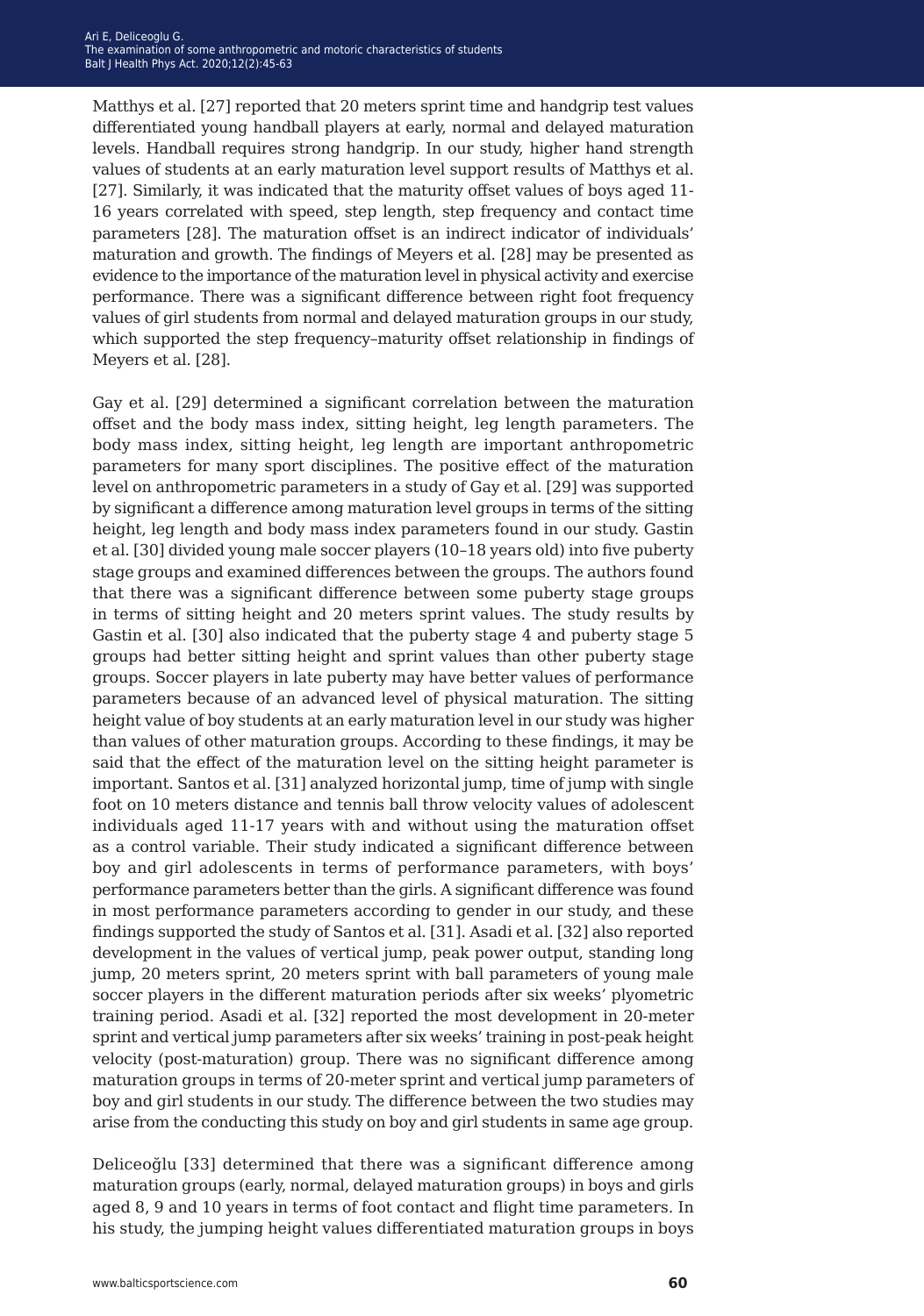aged 6, 7, 8, 9 and 10 years and in girls aged 7, 8, 9 and 10 years. In our study, the girl students at a delayed maturation level had higher right foot flight time values than the normal maturation group. In Deliceoğlu's study [33], the foot flight time value of girls at an early maturation level was higher than in the normal and delayed maturation groups. The discrepancy between the findings of the two studies may be arise from individual differences in maturation of the study samples. In a study of Lätt et al. [34], there was a significant difference among maturation groups of boys aged 10-14 years in terms of fat-free mass and body mass index parameters, and it was determined that the values of boys at an early maturation level were higher than of boys at a normal and a delayed maturation level. The body mass index values of boy and girl students at an early maturation level in our study were the highest of all maturation groups, and this finding supported results of the study by Lätt et al. [34]. Segers et al. [35] indicated that the maximal oxygen uptake values at 8, 9.5 and 11 km/h running speeds and thigh length values of male soccer players at an early maturation level were higher than in the delayed maturation group. In terms of differences of leg length values among maturation groups, the findings of our study showed a similarity to the study by Segers et al. [35]. Also, some anthropometric measurement values may affect the maximal oxygen uptake values, and the maturation level of boy and girl children predicting anthropometric parameters may be important in terms of aerobic endurance.

The study of Zago et al. [36] compared the sway values of male soccer players in different categories with regard to maturation levels and conditions of opened and closed eyes during the test. The authors observed a significant effect of the maturation level (categorization according to maturation offset) on the sway area, displacement velocity at center of pressure, anterior-posterior and mediallateral sway standard deviation parameters. In their study, soccer players with a high maturation offset had a lower postural sway standard deviation, which indicated an effect of the maturation level on postural sway parameters. The postural sway values of boy students at an early maturation level were lower than in other maturation groups in our study, and the anterior-posterior sway values of girl students at an early maturation level were lower than in other maturation groups in our study. Although both studies were conducted on children of different age groups, it could be said that their findings showed a similarity in terms of postural sway parameters. On the other hand, the male athletes aged 11-15 years were divided into three maturation groups (pre-PHV, mid-PHV, post-PHV groups) according to peak height velocity based the maturation offset in a study by Meylan et al. [37]. Their findings showed that the leg length and body mass index values of post-peak height velocity (post-PHV) group with the highest maturation offset were higher than in groups of pre-peak height velocity (pre-PHV) and mid-peak height velocity (mid-PHV). In terms of the body mass index and leg length anthropometric parameters, the findings of our study supported the findings of Meylan et al. [37]. According to findings of these studies, it may be concluded that leg length and body mass index parameters are indicators of the maturation level, and these parameters may provide serious advantages to athletes during physical exercise.

A significant difference was seen between boy and girl students in terms of many measurement parameters in this study. The specific physiological structures of boys and girls may cause these differences of measurement parameters. In our study, there was no significant difference between the maturation groups in terms of some performance parameters. The maturation effect on some performance parameters may be lower than others, and the similarity in the maturation groups may be due to this situation.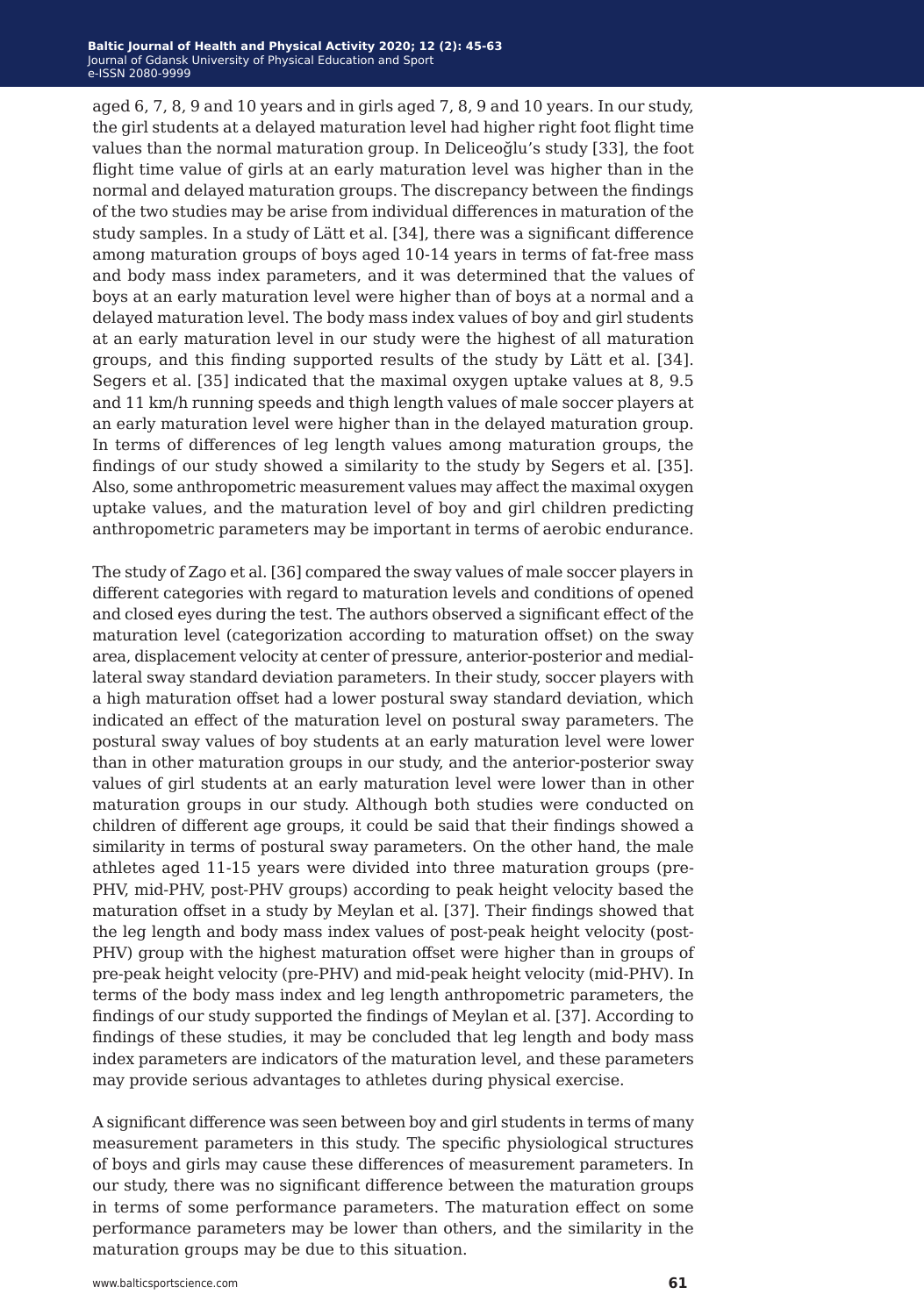### **conclusions**

In conclusion, most anthropometric and motoric parameters of students aged 8 years differed depending on gender, and some parameters of both boy and girl students were affected by the maturation level factor. In the light of these findings, it may be concluded that the maturation level is an important factor in some anthropometric and motoric performance characteristics in boy and girl students aged 8 years, and the early maturation level positively affected these parameters. The maturation offset may be effectively used in exercises for children's athletic improvement. Future studies may be conducted on children and adolescents of different age groups, and the effects of the maturation level on physical fitness may be comprehensively revealed.

### **references**

- [1] Malina RM, Rogol AD, Cumming SP, E.Silva MJC, Figueiredo AJ. Biological maturation of youth athletes: assessment and implications. Br J Sports Med. 2015; 49(13): 852-859. [https://doi.org/10.1136/](https://doi.org/10.1136/bjsports-2015-094623) [bjsports-2015-094623](https://doi.org/10.1136/bjsports-2015-094623)
- [2] Malina RM. Top 10 research questions related to growth and maturation of relevance to physical activity, performance, and fitness. Res Q Exerc Sport. 2014; 85(2): 157-173. [https://doi.org/10.108](https://doi.org/10.1080/02701367.2014.897592) [0/02701367.2014.897592](https://doi.org/10.1080/02701367.2014.897592)
- [3] Malina RM, Kozieł SM. Validation of maturity offset in a longitudinal sample of Polish boys. J Sport Sci. 2014; 32(5): 424-437.<https://doi.org/10.1080/02640414.2013.828850>
- [4] Cumming SP, Sherar LB, Esliger DW, Riddoch CJ, Malina RM. Concurrent and prospective associations among biological maturation, and physical activity at 11 and 13 years of age. Scand J Med Sci Sport. 2014; 24(1): e20-e28.<https://doi.org/10.1111/sms.12103>
- [5] Garcia C, Teles J, Barrigas C, Fragoso I. Health-related quality of life of Portuguese children and adolescents according to their biological maturation and volume of physical activity. Quality Life Res. 2018; 27(6): 1483-1492. <https://doi.org/10.1007/s11136-018-1822-7>
- [6] Jakovljevic S, Macura M, Radivoj M, Jankovic N, Pajic Z, Erculj F. Biological maturity status and motor performance in fourteen-year-old basketball players. Int J Morphol. 2016; 34(2). [https://doi.](https://doi.org/10.4067/S0717-95022016000200035 ) [org/10.4067/S0717-95022016000200035](https://doi.org/10.4067/S0717-95022016000200035 )
- [7] Beunen G, Malina RM. Growth and biologic maturation: relevance to athletic performance. In: Hebestreit H, Bar‐Or O, editors. The Young Athlete. Malden MA: Blackwell Publishing; 2008, 3-17. <https://doi.org/10.1002/9780470696255.ch1>
- [8] Freitas DL, Lausen B, Maia JA, Lefevre J, Gouveia ÉR, Thomis M, Antunes AM, Claessens AL, Beunen G, Malina R. M.Skeletal maturation, fundamental motor skills and motor coordination in children 7–10 years. J Sport Sci. 2015; 33(9): 924-934.<https://doi.org/10.1080/02640414.2014.977935>
- [9] Swain M, Kamper SJ, Maher CG, Broderick C, McKay D, Henschke N. Relationship between growth, maturation and musculoskeletal conditions in adolescents: a systematic review. Br J Sport Med. 2018; 52(19):1246-1252. <https://doi.org/10.1136/bjsports-2017-098418>
- [10] Deprez D, Coutts AJ, Fransen J, et al. Relative age, biological maturation and anaerobic characteristics in elite youth soccer players. Int J Sport Med. 2013;34(10):897-903. [https://doi.](https://doi.org/10.1055/s-0032-1333262) [org/10.1055/s-0032-1333262](https://doi.org/10.1055/s-0032-1333262)
- [11] Bundak R, Bas F, Furman A, et al. Sitting height and sitting height/height ratio references for Turkish children. Eur J Pediatr. 2014;173(7):861-869.<https://doi.org/10.1007/s00431-013-2212-3>
- [12] Kılınç F. Effects of extremity height and girth on rowing performance ın puberty period of children. Med J Süleyman Demirel Uni. 2008;15(3):30-33. <https://doi.org/10.17343/sdutfd.93013>
- [13] Özer K. Antropometri, Sporda morfolojik planlama [Anthropometry, Morphological planning in sports]. Istanbul: Kazancı Matbaası; 1993. Turkish.
- [14] Zorba E, Ziyagil MA. Vücut kompozisyonu ve ölçüm metotları [Body composition and measurement methods]. Trabzon: Erek Ofset; 1995. Turkish.
- [15] Keys A, Fidanza F, Karvonen MJ, Kimura N, Taylor HL. Indices of relative weight and obesity. J Chronic Dis. 1972;25(6-7):329-343. [https://doi.org/10.1016/0021-9681\(72\)90027-6](https://doi.org/10.1016/0021-9681(72)90027-6)
- [16] Quetelet LAJ. A treatise on man and the development of his faculties. In: Wall R, editor. Comparative statistics in the 19th century. Farnborough, Hants: Gregg; 1973.
- [17] Begatović E, Atiković A, Čuk I, Pajek MB. Influence of some basic motor abilities on the performance of bunny hop movement. Acta Kinesiologica. 2012;6(2):20-26.
- [18] Kim Y, Todd T, Fujii T, Lim JC, Vrongistinos K, Jung T. Effects of Taekwondo intervention on balance in children with autism spectrum disorder. J Exerc Rehabil. 2016;12(4):314.
- [19] Harman E, Garhammer J. Administration, scoring and interpretation of selected tests. In: Baechle TR, Earle RW, editors. Essentials of strength and conditioning. 3rd ed. Champaign, IL: Human Kinetics; 2008: 249–292.
- [20] Malina RM, Bouchard C, Bar-Or O. Growth, maturation and physical activity. 2nd ed. Champaign, IL: Human Kinetics; 2004.